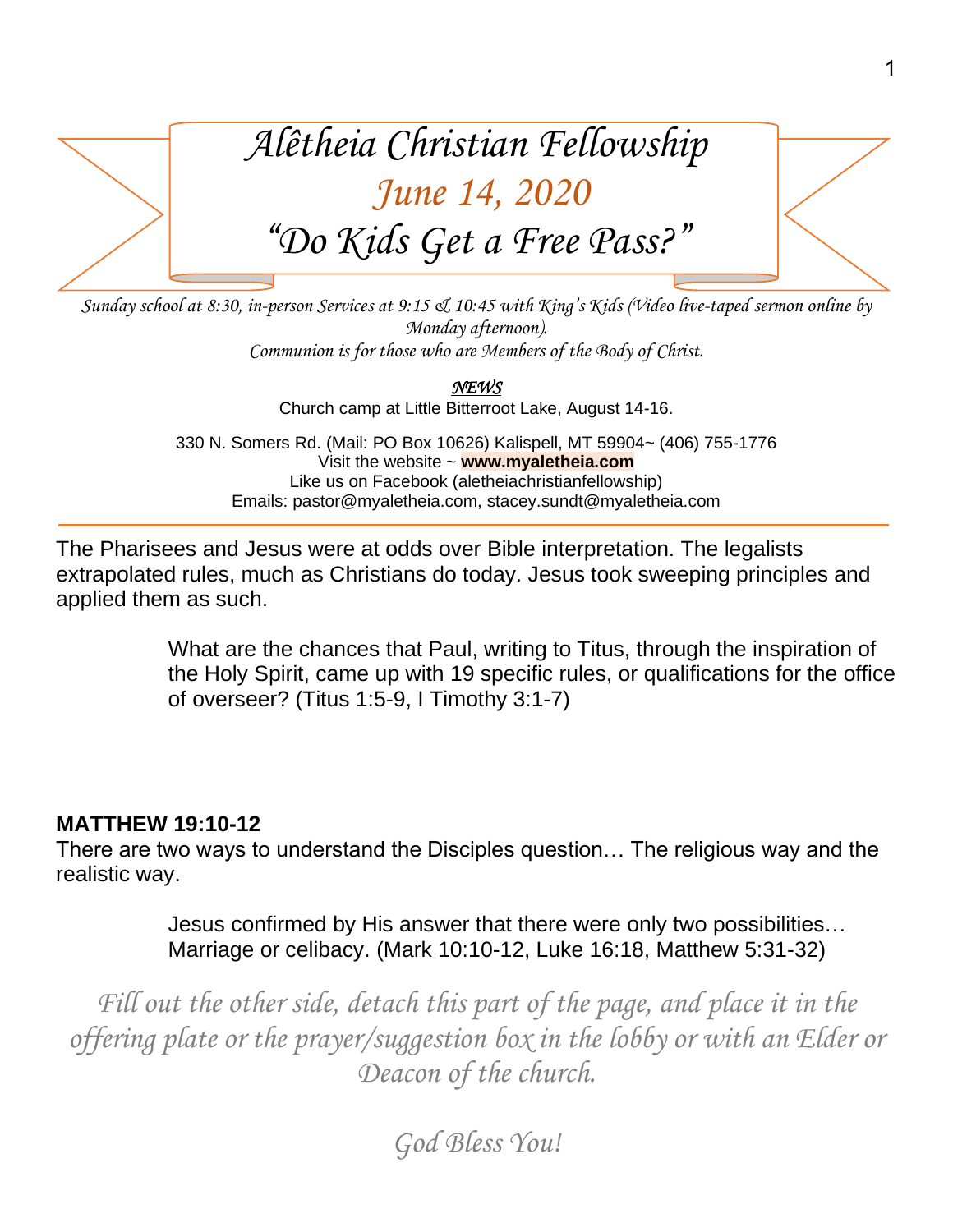## **MATTHEW 19:13-15**

Luke mentioned "Babies," Mark adds that Jesus embraced the kids - it is ἐναγκαλίζομαι (ĕn-än-kä-lē-dzŏ-mī), meaning to take into one's arms. (Mark 10:13-16, Luke 18:15-17, I Timothy 5:22)

Mark tells us that Jesus was "Indignant," with His Disciples. Jesus has been describing the Kingdom of Heaven person and here was a wonderful picture of that.

> They were without self-aggrandizing presumption and without selfaggrandizing false humility - they came in their powerlessness.

This story was the primary proof text for paedobaptism, from Greek παιδίον (pī-dē-ŏn).

Jesus never said the small kids were in the Kingdom, He said, the Kingdom belongs to, or is obtained by, "Such as these."

Mark and Luke add in conclusion, what Matthew reported in chapter 18, "Truly I say to you, whoever does not receive the kingdom of God like a child will not enter it at all."

> The humbleness that casts personal pride away and allows a person to recognize their need for help, their inability to help themselves, and their willingness to allow Jesus to do it all for them.

Write a brief note – detach and place in the offering, or the prayer box, or give it to a Deacon/Elder \_\_\_\_\_\_\_\_\_\_\_\_\_\_\_\_\_\_\_\_\_\_\_\_\_\_\_\_\_\_\_\_\_\_\_\_\_\_\_\_\_\_\_\_\_\_\_\_\_\_\_\_\_\_\_\_\_\_\_\_\_\_\_\_\_\_\_\_\_\_\_\_\_\_\_\_\_\_\_\_ \_\_\_\_\_\_\_\_\_\_\_\_\_\_\_\_\_\_\_\_\_\_\_\_\_\_\_\_\_\_\_\_\_\_\_\_\_\_\_\_\_\_\_\_\_\_\_\_\_\_\_\_\_\_\_\_\_\_\_\_\_\_\_\_\_\_\_\_\_\_\_\_\_\_\_\_\_\_\_\_ \_\_\_\_\_\_\_\_\_\_\_\_\_\_\_\_\_\_\_\_\_\_\_\_\_\_\_\_\_\_\_\_\_\_\_\_\_\_\_\_\_\_\_\_\_\_\_\_\_\_\_\_\_\_\_\_\_\_\_\_\_\_\_\_\_\_\_\_\_\_\_\_\_\_\_\_\_\_\_\_ \_\_\_\_\_\_\_\_\_\_\_\_\_\_\_\_\_\_\_\_\_\_\_\_\_\_\_\_\_\_\_\_\_\_\_\_\_\_\_\_\_\_\_\_\_\_\_\_\_\_\_\_\_\_\_\_\_\_\_\_\_\_\_\_\_\_\_\_\_\_\_\_\_\_\_\_\_\_\_\_ Name the contract of the contract of  $\Delta$ ddress  $\Delta$  and  $\Delta$  and  $\Delta$  and  $\Delta$  and  $\Delta$  and  $\Delta$  and  $\Delta$  and  $\Delta$  and  $\Delta$  and  $\Delta$  and  $\Delta$  and  $\Delta$  and  $\Delta$  and  $\Delta$  and  $\Delta$  and  $\Delta$  and  $\Delta$  and  $\Delta$  and  $\Delta$  and  $\Delta$ Phone **Email Email**  Email **Email Email Email Email Email**  *Email <b>Email Phone Phone Phone Phone Phone Phone Phone Phone Phone Phone Phone Phone Phone*

**-------------------------------------------------------------------------------------------------------------------------------**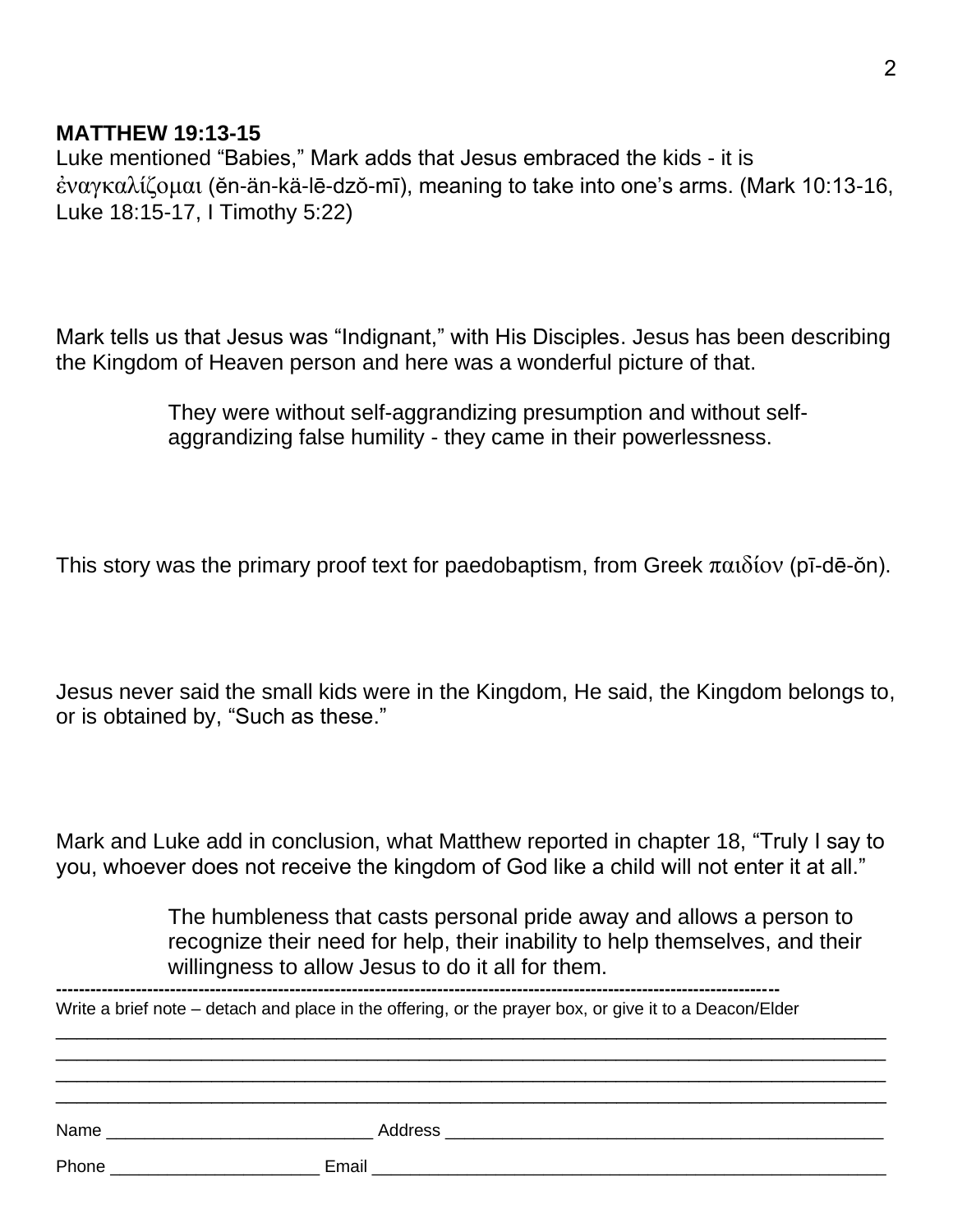Alêtheia ~ Matthew 19 $c \sim 061420$ "Do Kids Get a Free Pass?"



Last week we talked more about marriage, but what the sermon was really about, was correctly interpreting God's Word… Interpreting it the way the Author does.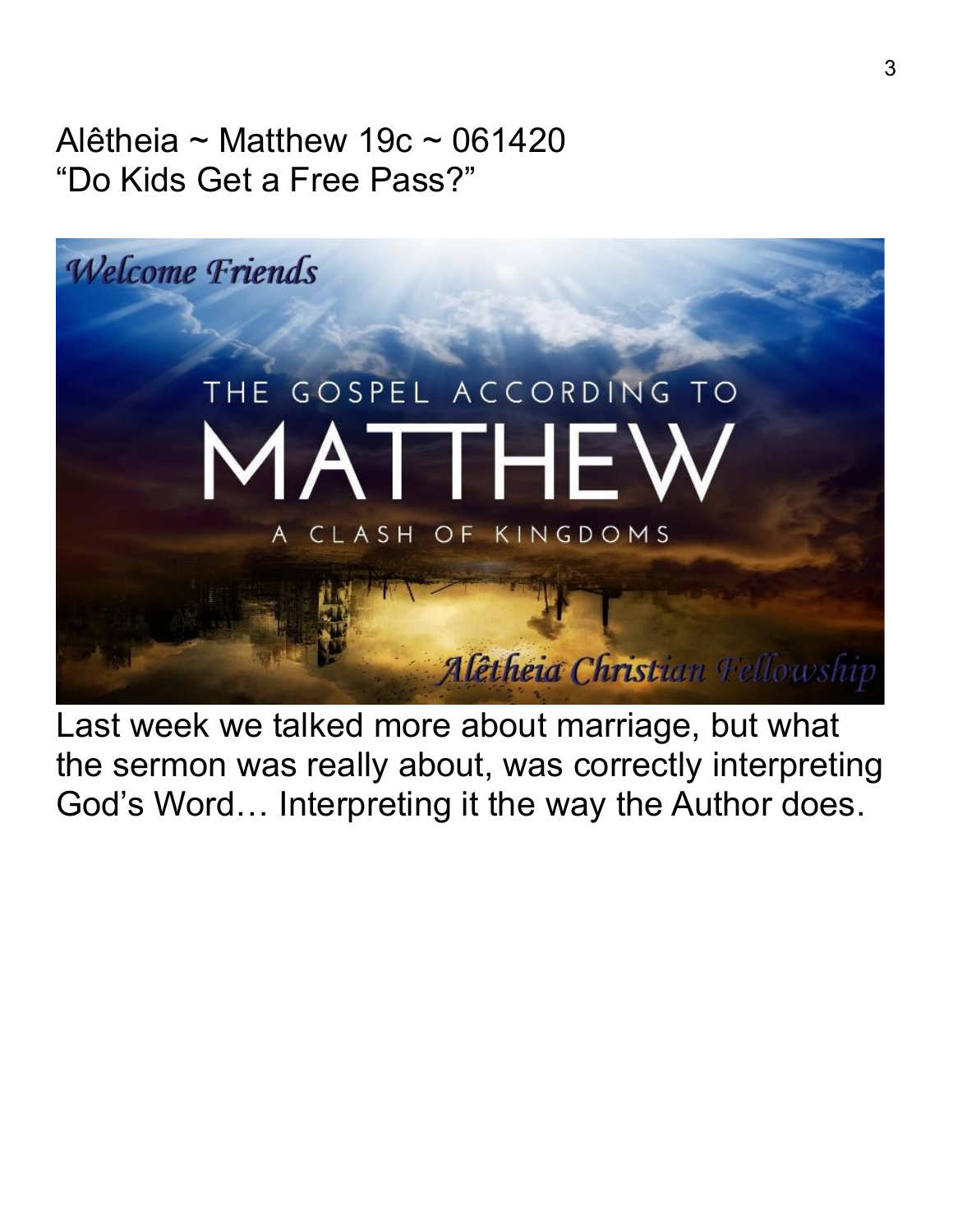

The Pharisees were religious legalists with an endless number of rules extrapolated from Scripture. What anyone who claims to know Jesus must recognize is that Jesus was so different in His approach to the Bible and what our Heavenly Father wants from us that the Pharisees hated Him… They despised Him so much they eventually murdered Him in the most brutal fashion and felt joy about it.

What was so different in their respective approaches? They made rules, while Jesus declared sweeping principles of Truth that were to be lived out in honesty, without guile, and without manipulation. Lived out in relationship, rather than religion. Lived out from the heart. Now, here's what I'm driving at… Is Jesus likely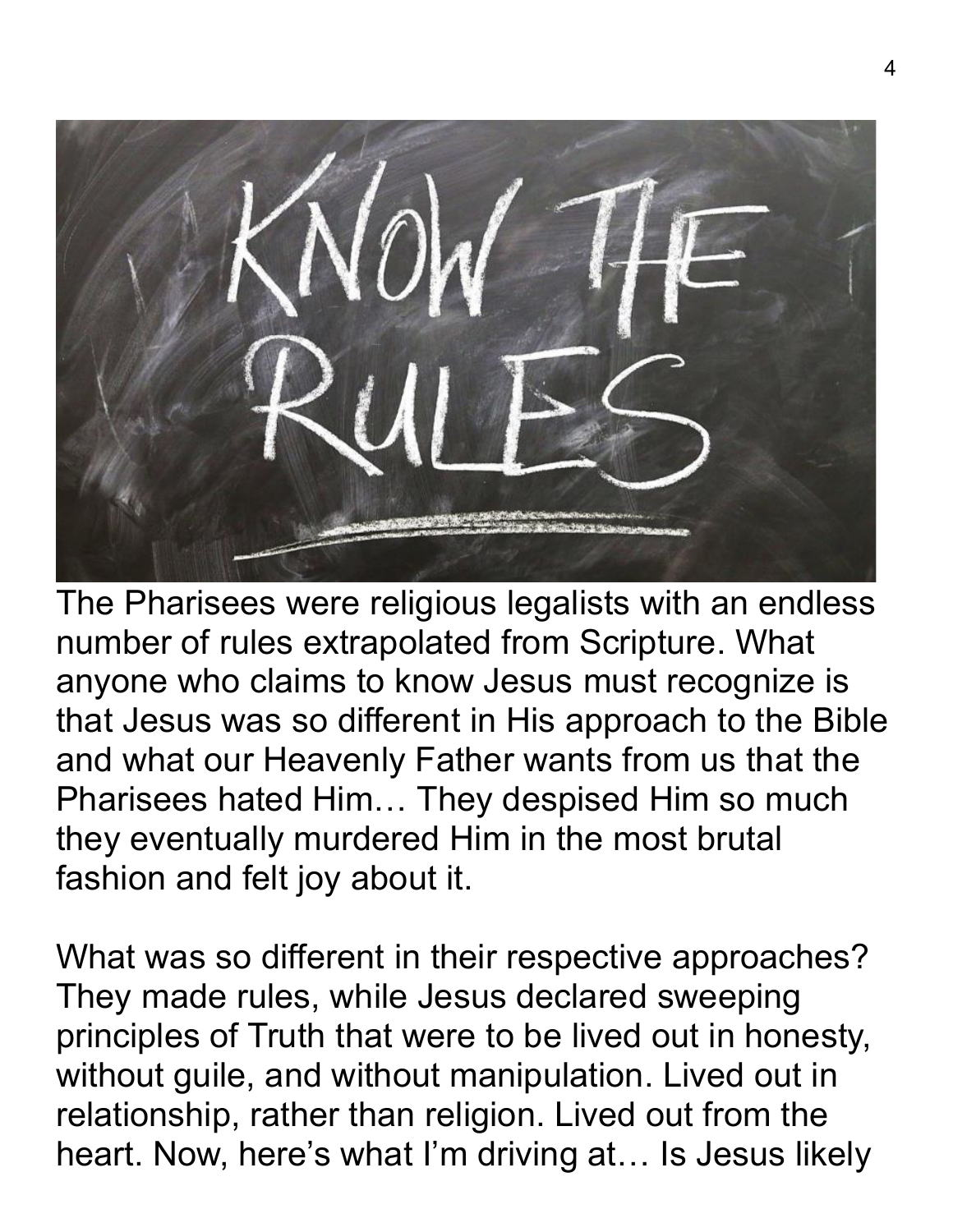to have made rules and regulations that He wants His Disciples to carefully follow?

Please think about what I'm saying. Did He give us 73 specific rules for how we are to love God, or did He simply confirm the Old Testament idea that we are to love God with all we have? Did Jesus give us the 14 consecutive hoops to jump through in order to become a Christian, or did He simply say, "Believe in Me"? Did Jesus articulate the 47 regulations on relating to other church members, or did He say. "Love one another"? Sweeping principles that we are to work out in our own lives with "Fear and trembling." So, again I ask you, what are the chances that Jesus intended us to develop policies from His Words about when a divorce is allowable and when it is not and when a person can remarry and when they cannot? Now, while I'm on it… Was the Apostle Paul a legalist? Please recognize that Saul of Tarsus was as legalistic

as a human could possibly be, but the guy that got knocked off of his horse on the road to Damascus?

What are the chances that Paul, writing to Titus, through the inspiration of the Holy Spirit, came up with 19 specific rules, or qualifications for the office of overseer? Isn't it more likely that God, through the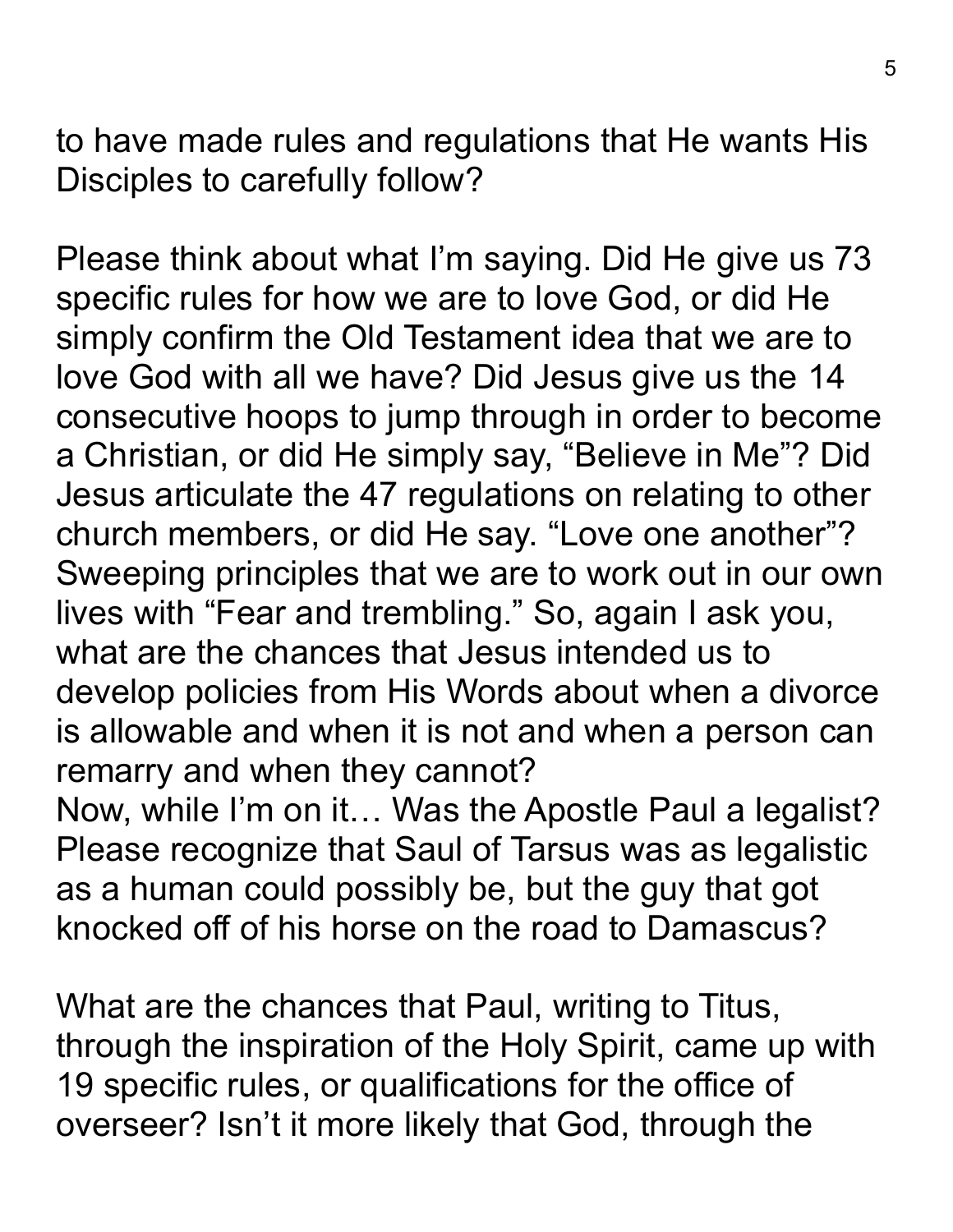Apostle, was using 19 descriptors, to paint a picture of the type of man He's looking for? In principle?

We want to go down the list and evaluate a guy on all 19 and if, in our very humble opinion, he fails to live up to our interpretation of any one of those very specific qualifications, he's out. And if a church has such an overseer, it must be an evil church.



What if God were actually being consistent in His Word? What if this list is not an all-inclusive list to be used as a litmus test to judge every area of a man's life, past and present? Why are there only 15 qualifications on the list in I Timothy 3:2-7? Why are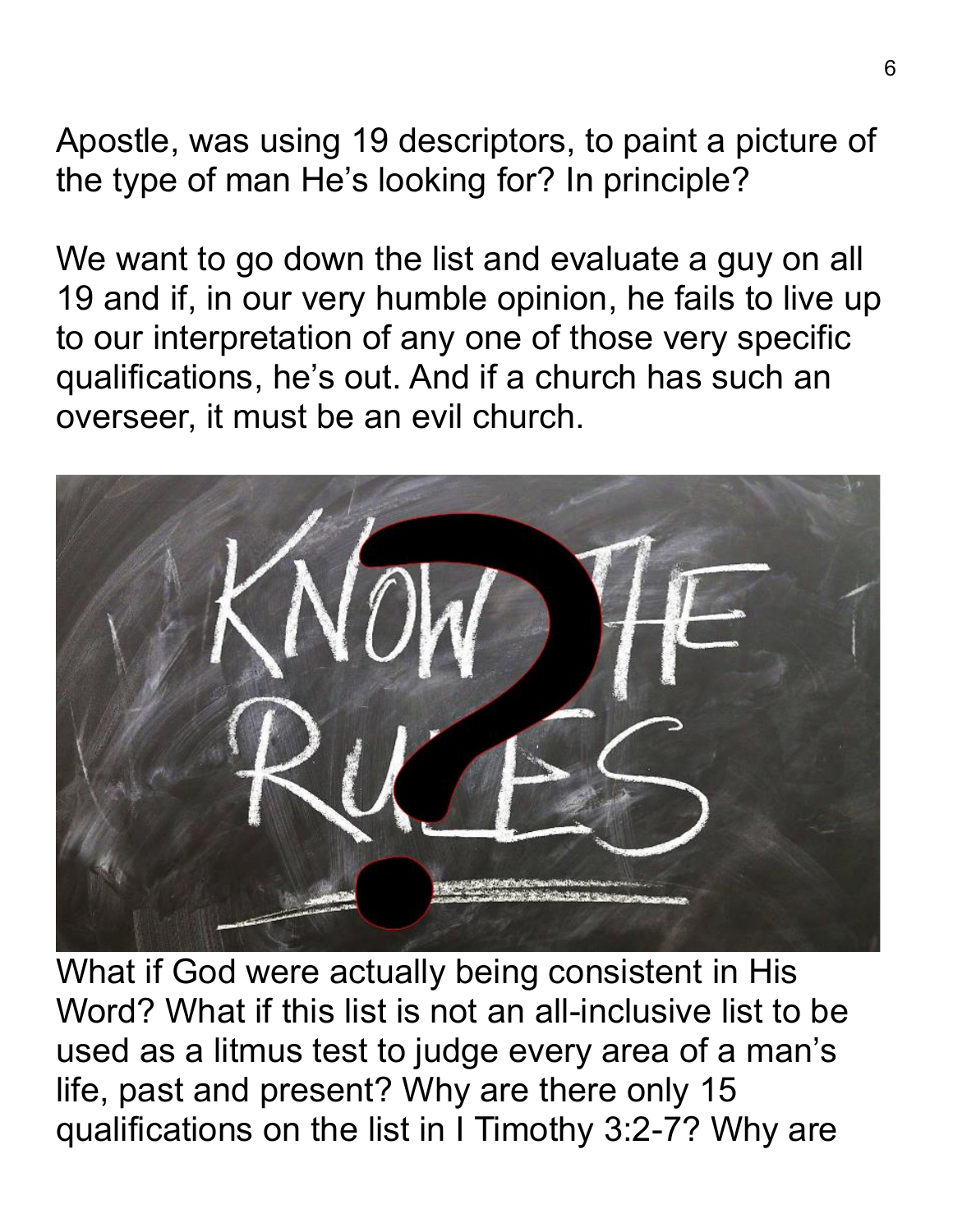there different items on each list? Which list should we use? You say combine them, but where did God say that? Perhaps Overseers on Crete needed to be vetted more than overseers elsewhere.

So, my friends, why would we take the words of Jesus and Paul and turn them into specific rules? As I said last week, it's easier, it's what we're used to, it's human. Can you see that when we do that, we are acting just like the Pharisees who beat and imprisoned Paul and murdered our Lord and Savior?

Back to Matthew. Jesus finished interpreting the Scripture for the Pharisees and the crowd and for His Disciples as well. His conclusion? Marriage is supposed to be a lifelong sacred covenant. So, do your very best to honor it as such - that's the point.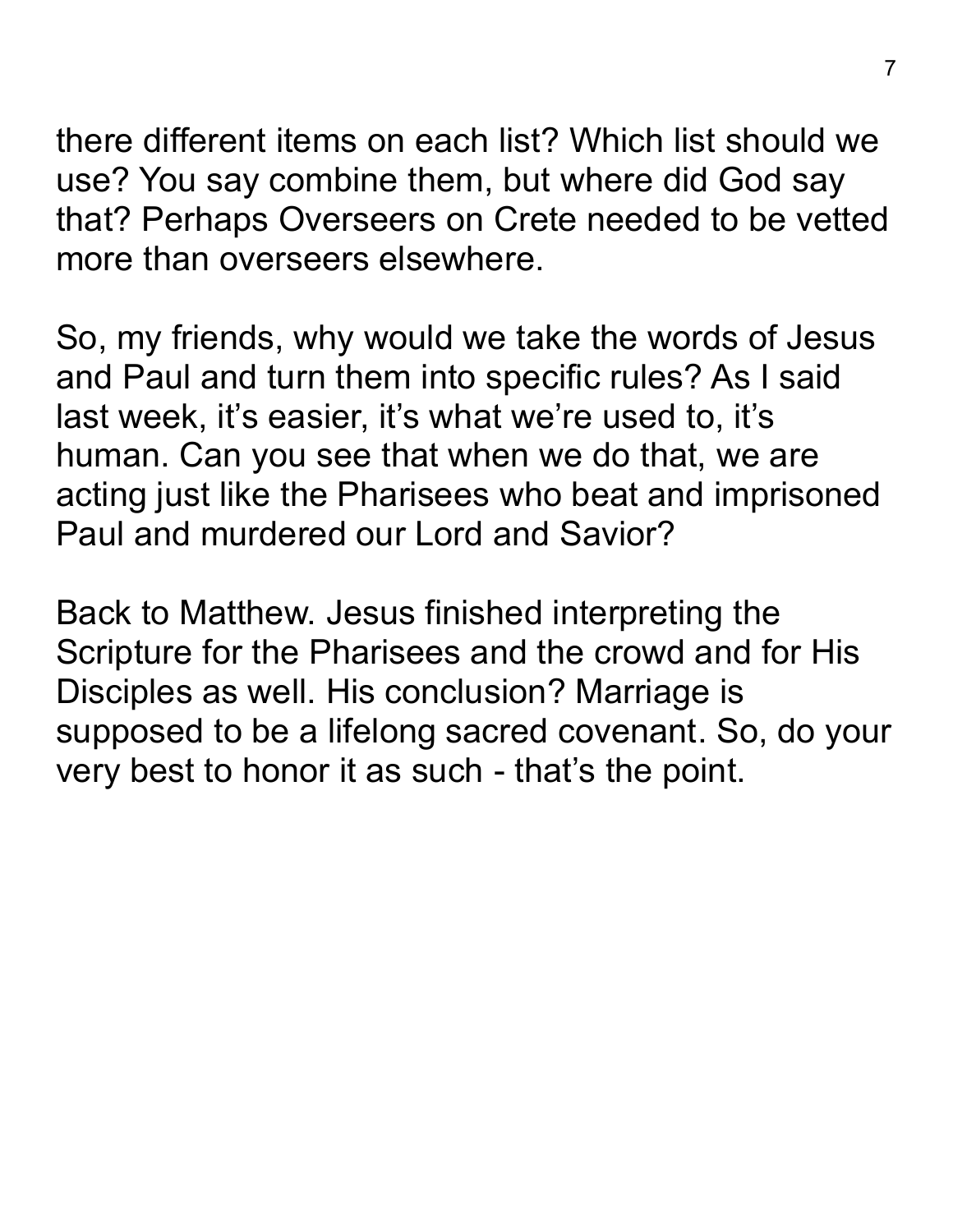

Matthew 19:10-12, 10The disciples said to Him, "If the relationship of the man with his wife is like this, it is better not to marry." 11But He said to them, "Not all men can accept this statement, but only those to whom it has been given. 12"For there are eunuchs who were born that way from their mother's womb; and there are eunuchs who were made eunuchs by men; and there are also eunuchs who made themselves eunuchs for the sake of the kingdom of heaven. He who is able to accept this, let him accept it."

This may make you uncomfortable - but let me just reiterate that Jesus was never even hinting at the idea of a surgical solution… Another way His Words have been misused over the centuries. Jesus was simply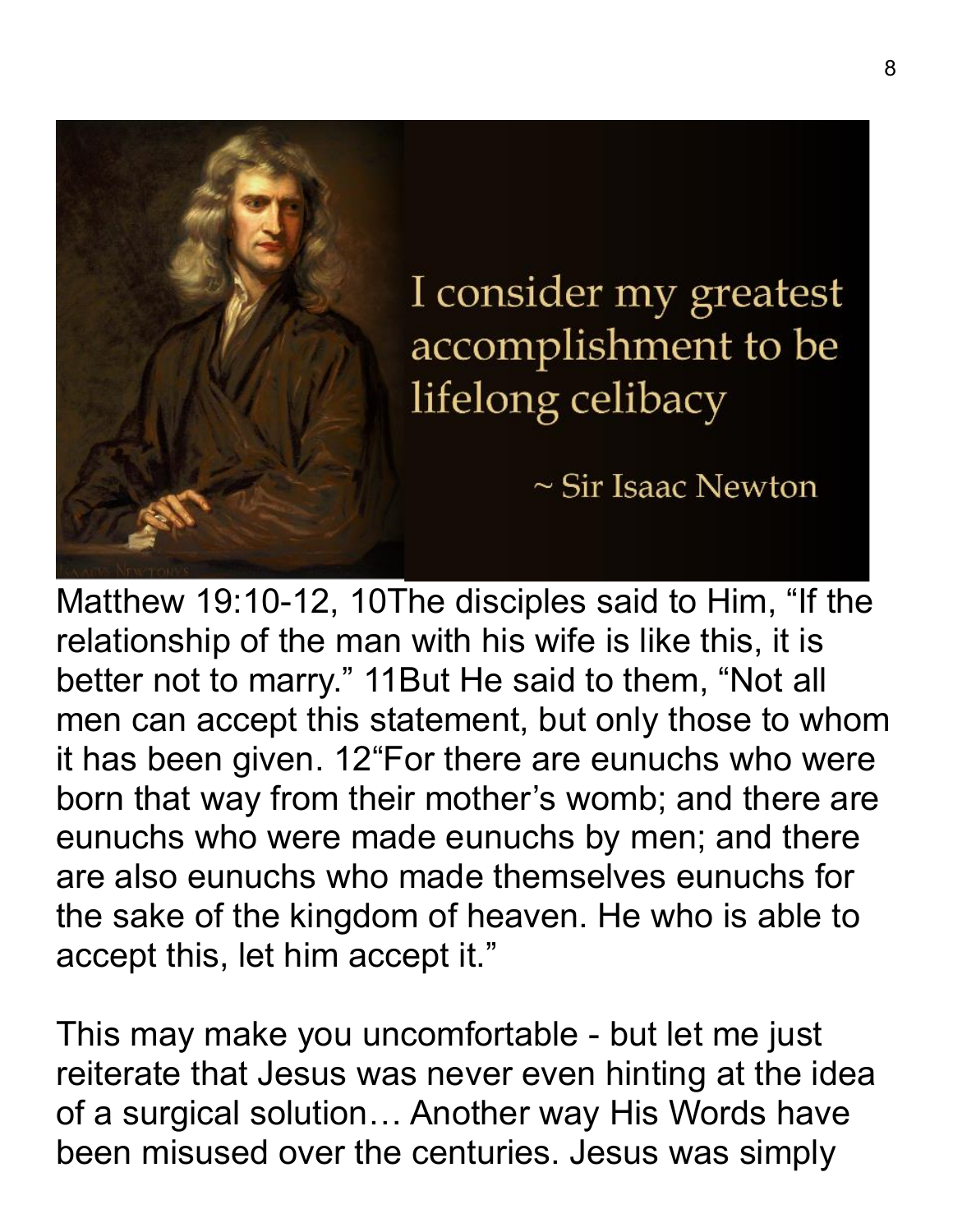saying that men are celibate for a number of reasons including a choice to remain that way in order to focus on something else.

There are two ways to understand the Disciples question… The religious way and the realistic way. The religious way is that they recognize the amount of devotion it would take to be good husbands and so it would be better for them not to marry so they could be fully focused on the ministry. A celibate priesthood. The guys are revered saints and so they are accepting a life of ascetic denial. The Apostle Paul talked about that very thing in I Corinthians chapter 7.

To do marriage right, it takes a lot of devotion as Jesus just taught, so the religious view is the guys were being incredibly noble and spiritually mature… Or maybe, they were just being men. The realistic view is the natural view, probably what you thought of when you heard me read these verses.

If the marital relationship is that serious, it would be better not to go down that road in the first place. Get hitched to the wrong wife and you're stuck… Mess it up with your wife and God will be very grumpy. Why take the chance?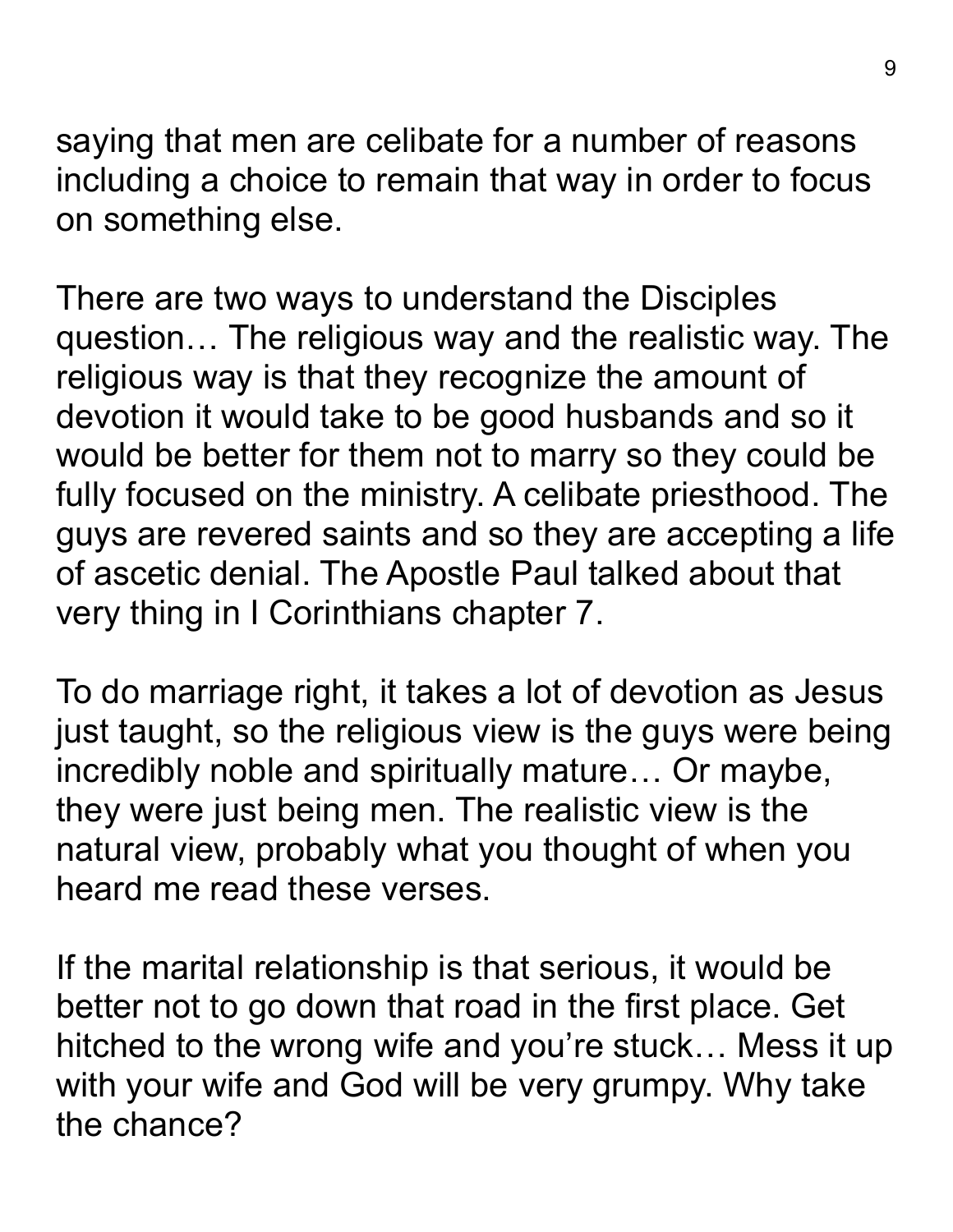Either way, the most important feature is Jesus' response.

Matthew 19:11&12, <sup>11</sup>But He said to them, "Not all men can accept this statement, but only those to whom it has been given. <sup>12</sup> "For there are **EUNUCHS who were born that way from their** mother's womb; and there are eunuchs who were made EUNUCHS by men; and there are also **EUNUCHS who made themselves eunuchs for the** sake of the kingdom of heaven. He who is able to accept this, let him accept it."

Jesus talked in terms of being a eunuch. Eunuchs were considered to be completely celibate - no sexual intercourse of any kind and no real interest in anything related. If you're not sure about what I'm saying… Think of the difference between a stallion and a gelding, or a bull and a steer.

The general point? Jesus confirms by His answer that any sexual intercourse outside of the marriage between one man and one woman is unacceptable… As far as He was concerned there were two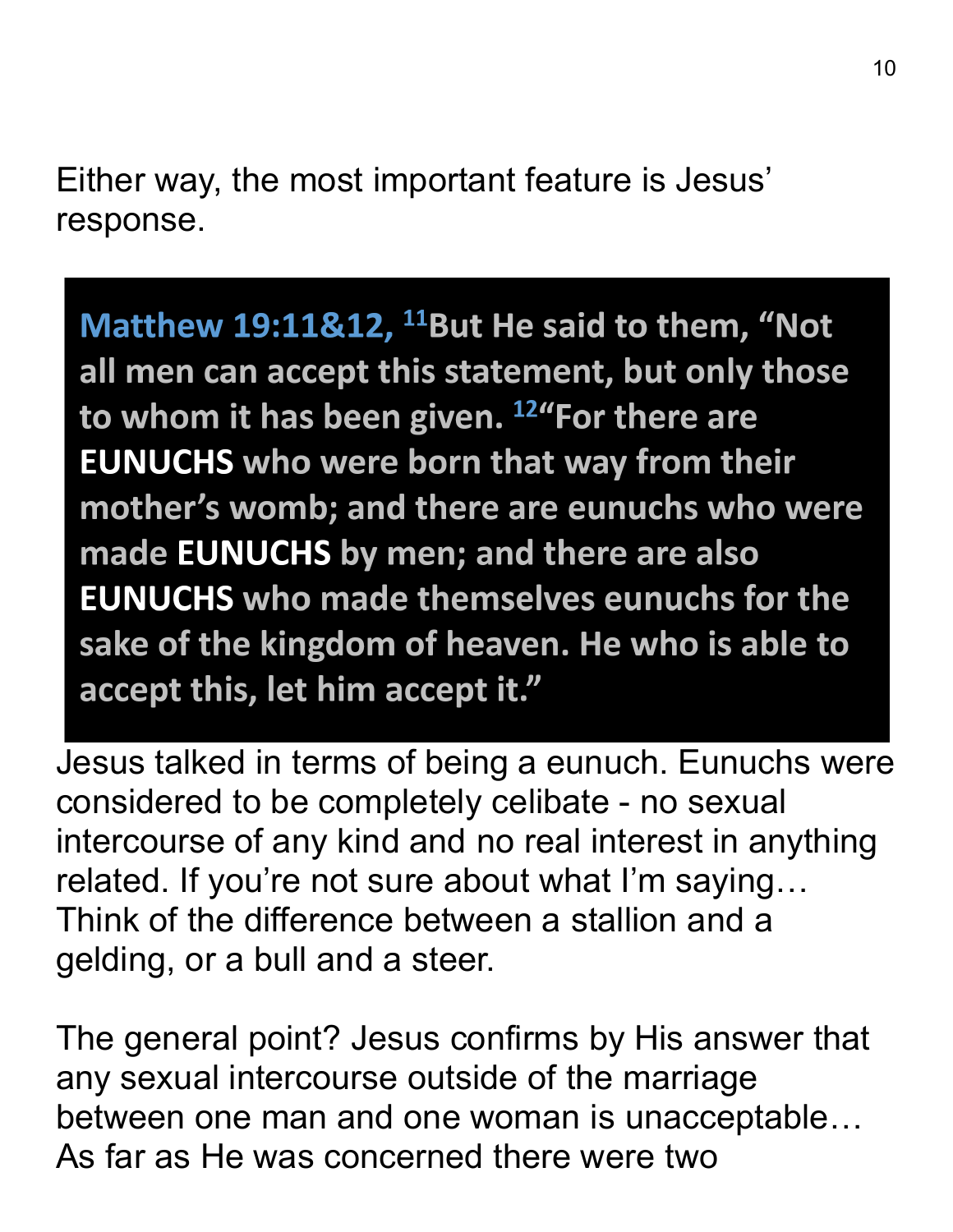possibilities… Marriage or celibacy. There was no other legitimate condition.

## Matthew 19:11&12, <sup>11</sup>But He said to them, "NOT ALL MEN CAN ACCEPT THIS STATEMENT, BUT ONLY THOSE TO WHOM IT HAS BEEN GIVEN. 12"For there are eunuchs who were born that way from

their mother's womb; and there are eunuchs who were made eunuchs by men; and there are also eunuchs who made themselves eunuchs for the sake of the kingdom of heaven. HE WHO IS ABLE TO ACCEPT THIS, LET HIM ACCEPT IT."

That's why He started and ended His comments with an admission that this was not an easy Truth to deal with. Verse 11 may mean that God has called people to celibacy, or, far more likely, it may simply mean that this was a Biblical Truth that men had a difficult time accepting.

That's, more likely because of the way verse 12 ends. Accepting it probably means just what it says… A man needs enough faith to live in only one of the two camps without faltering.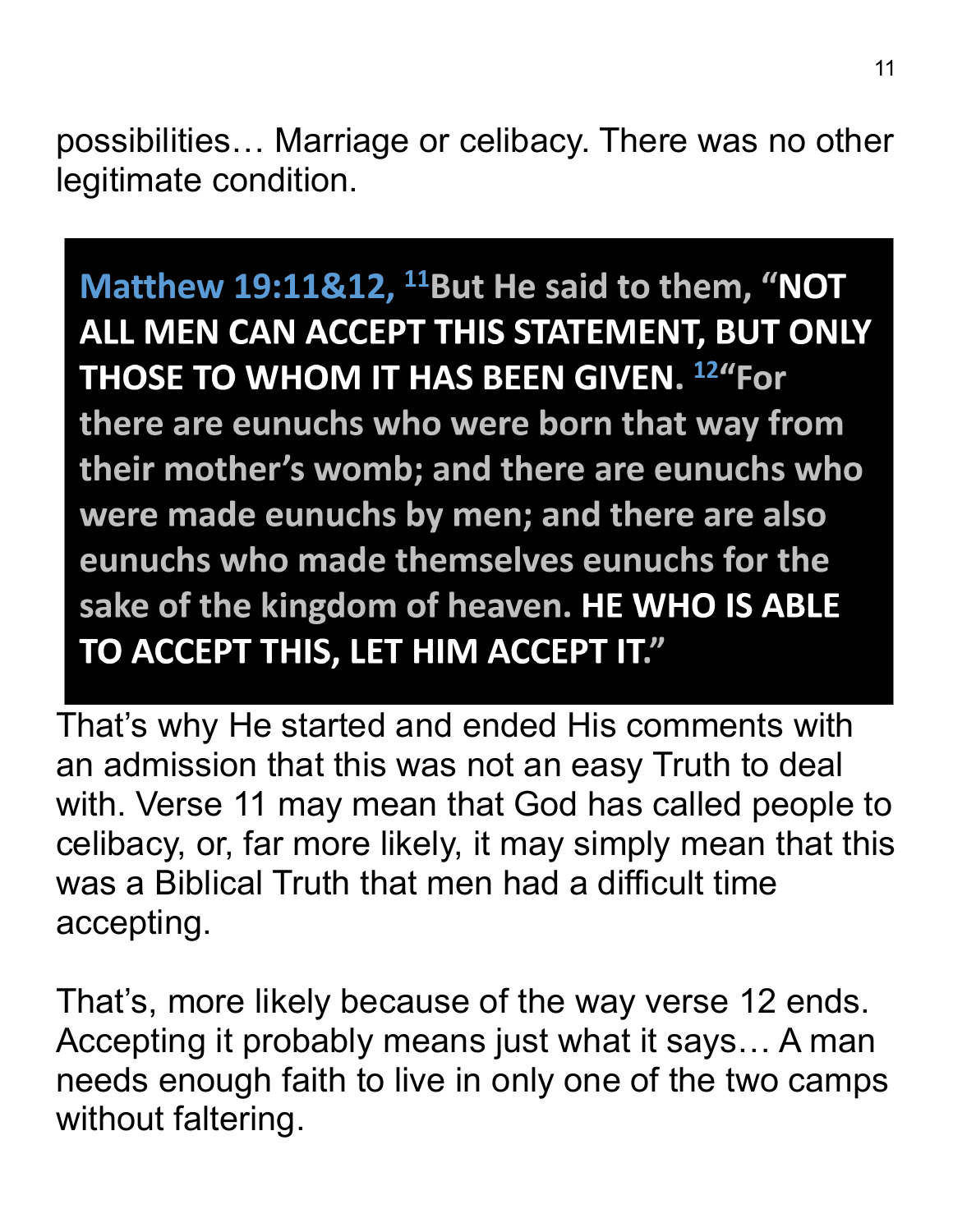One scholar put it this way, "Only those who have been able to engage with the kingdom of heaven through the presence of Jesus will be able to do so." Human men may find it impossible - but Holy Spirit filled men? Whether, as a specific calling, or again, far more likely, as a general principle … Either way, the obedience to faithfully living a monogamous, or a celibate, lifestyle requires submission to the Lord.

When we take the entirety of this narrative from verse 3 through 12, we easily see that God's desire is that whatever path you're on… Be completely faithful. Whether as a husband to your wife, or in a celibate lifestyle. Again, not rules, but sweeping principles that we apply in love.

This passage is all about men, because the basis of the question the Pharisees asked to start the whole thing, was all about men.

We are wrong to apply this to wives. To say that this gives a wife the right to divorce her husband if he commits adultery… Is far beyond the scope of these verses. Again, this is not supposed to be a "Loophole" passage for either men or women.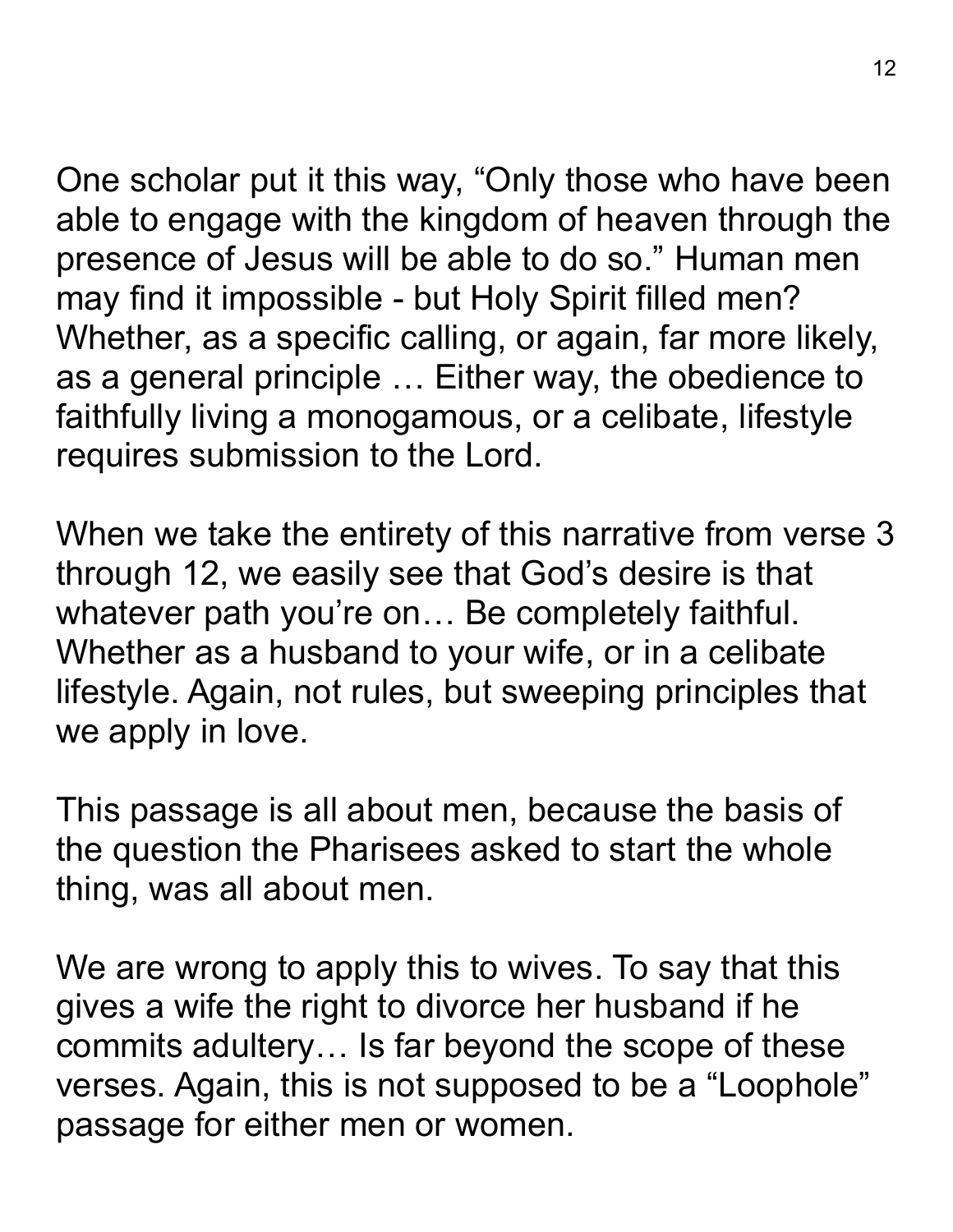Mark's account adds a note about wives. After saying, a man who "Divorces his wife and marries another woman commits adultery against her, " Jesus goes on to say, what's good for the gander, is good for the goose… "And if she herself divorces her husband and marries another man, she is committing adultery." Nowhere does it say that either is justified in divorcing…

Luke's account adds another wrinkle recording Jesus saying, "He who marries one who is divorced from a husband commits adultery." We saw another facet back in Matthew chapter 5, where Jesus said a man divorcing his wife made her commit adultery. (Mark 10:10-12, Luke 16:18, Matthew 5:31&32).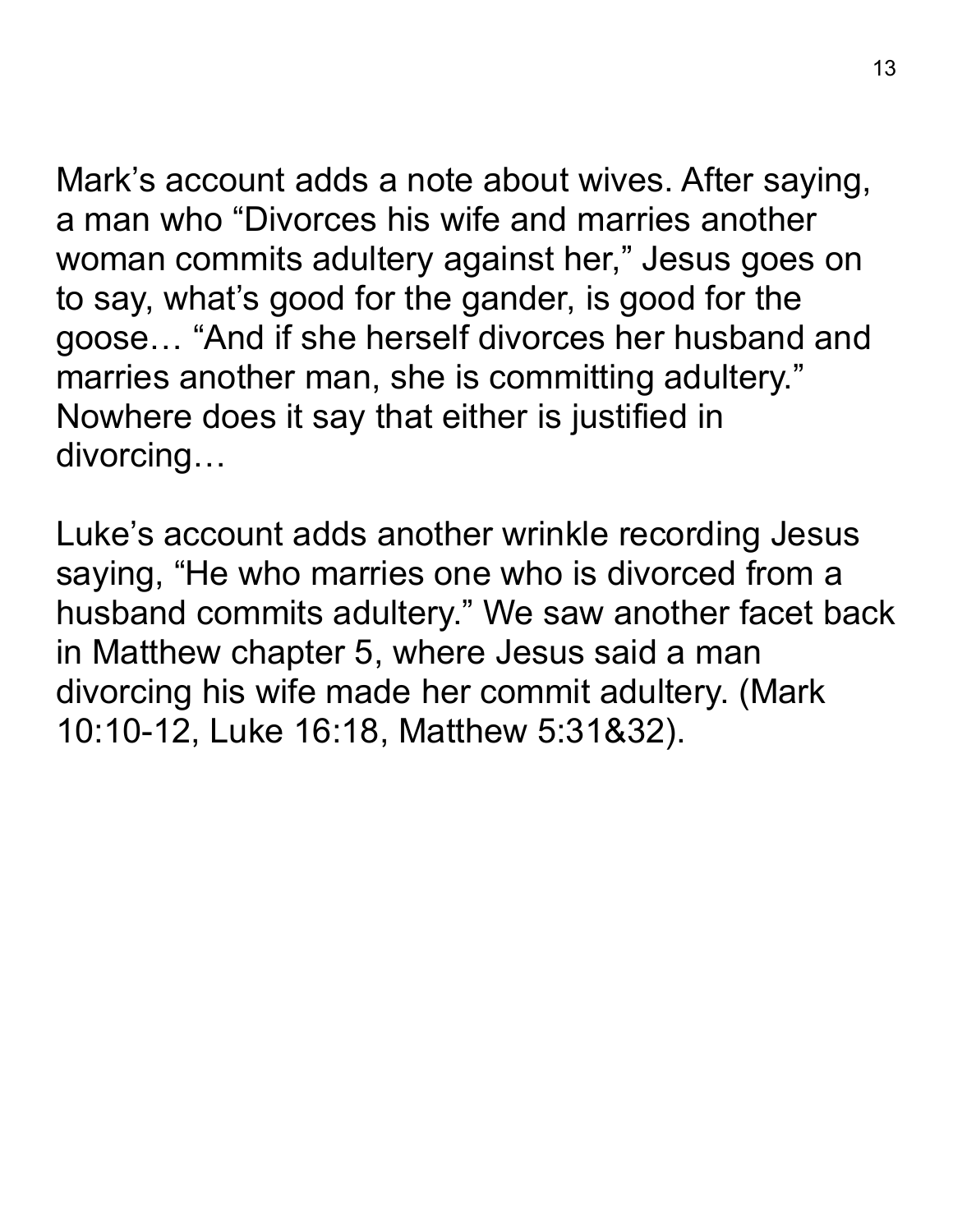

Again, what is clear when it is all taken together is that divorce is not what God wants and when we do divorce it creates a mess.

Sin begets sin and sin grows - it's a problem. But, without condoning, or in any way mitigating that fact, God is in the mercy business… His grace is sufficient for us all… There is no such thing as a sin that is unforgivable, except the sin of refusing the forgiveness that the Holy Spirit points us to.

There are other passages that would indicate that the principles of honoring marriage and being faithful in marriage, or in celibacy would apply to women as well.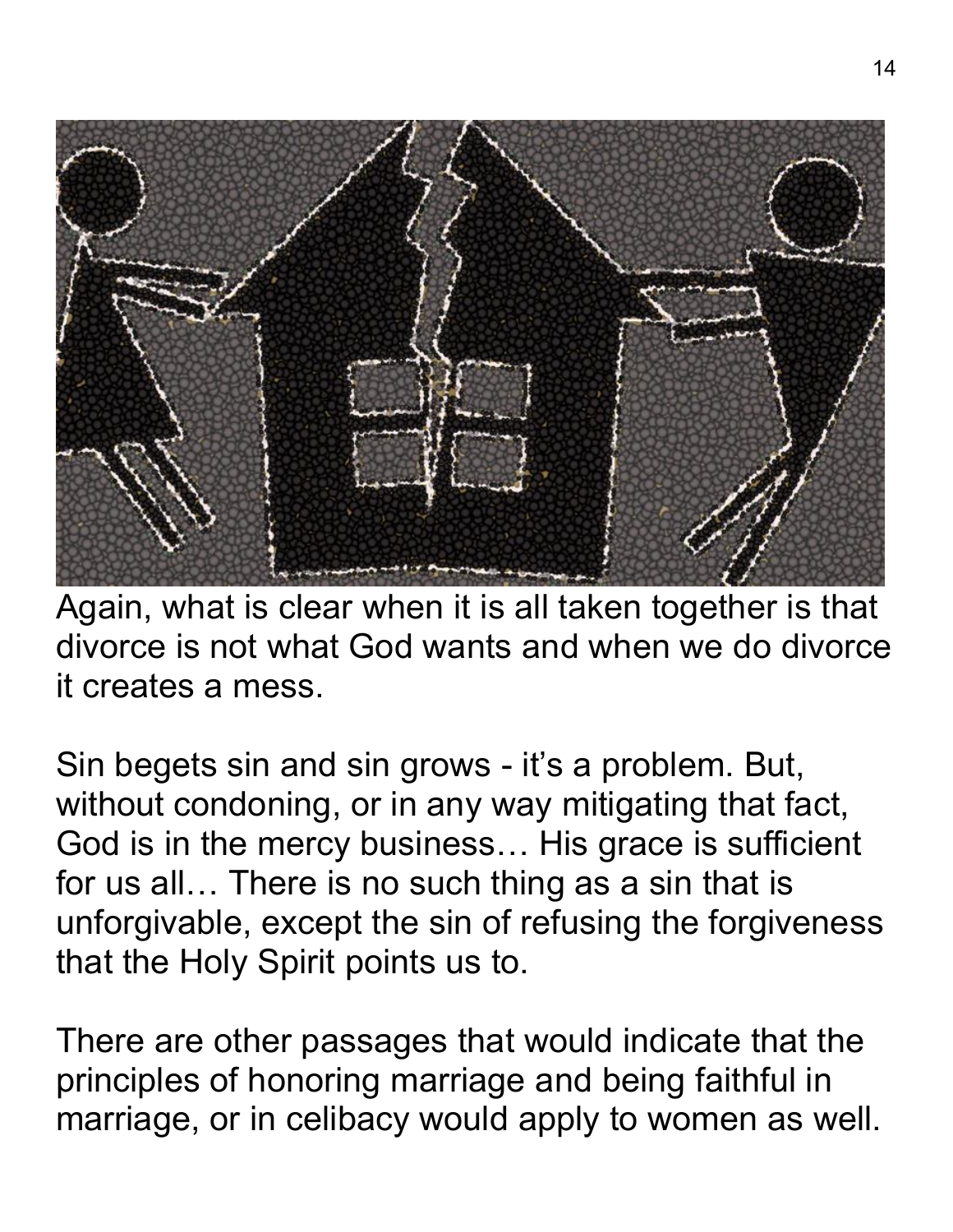As a sweeping Biblical principle established by God in the first Book of the Bible and confirmed by Jesus, here and elsewhere, the ideal for sexual relations is only within the framework of a proper Biblical marriage. Otherwise, sexual abstinence.

If we did things God's way… There would be no STD's, no unwanted babies, no abortion, no rape, no incest, no promiscuity, no broken families, and no psychological damage due to such things.



Matthew 19:13-15, 13Then some children were brought to Him so that He might lay His hands on them and pray; and the disciples rebuked them. 14But Jesus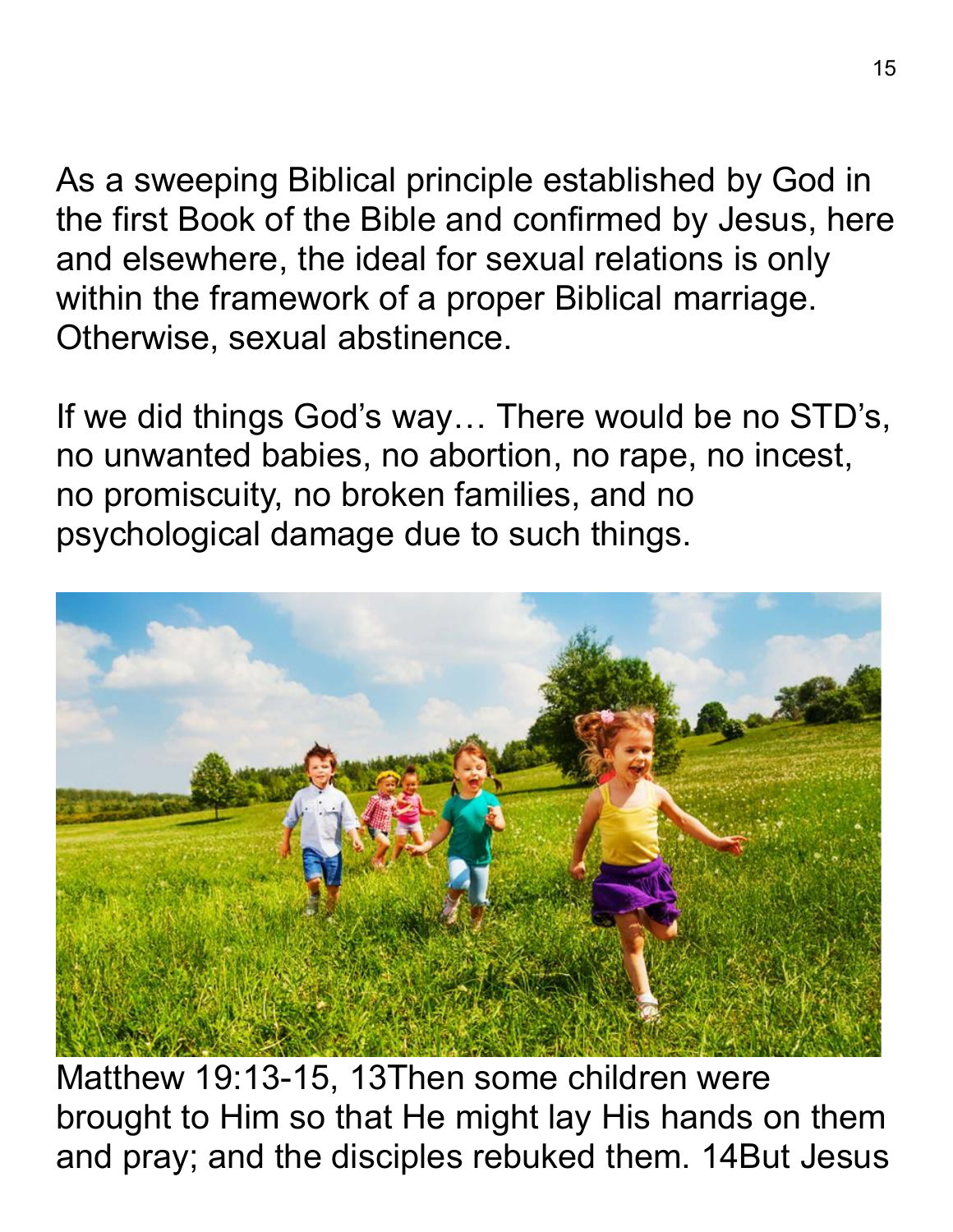said, "Let the children alone, and do not hinder them from coming to Me; for the kingdom of heaven belongs to such as these." 15After laying His hands on them, He departed from there.

There wouldn't be all the things I mentioned before, but there would be children… It makes good contextual sense to talk about children next.

This account is told in all three synoptic Gospels, Matthew, Mark, and Luke (Mark 10:13-16 and Luke 18:15-17). Synoptic means seeing together and refers to how those three Gospels are similar, with the Gospel of John being much more theological.

In relating this incident, the other Gospels add a bit of extra detail that Matthew, as typical, left out. Luke mentions "Babies" as well as "Children." Mark adds that Jesus actually embraced the children - it is the word ἐναγκαλίζομαι (ĕn-än-kä-lē-dzŏ-mī), meaning to take into one's arms - to hold, or cradle in the crook of your arms.

All three Gospels use the diminutive form of the word child, Greek παιδίον (pī-dē-ŏn), rather than παίς (pīs), meaning that these were very young children. From all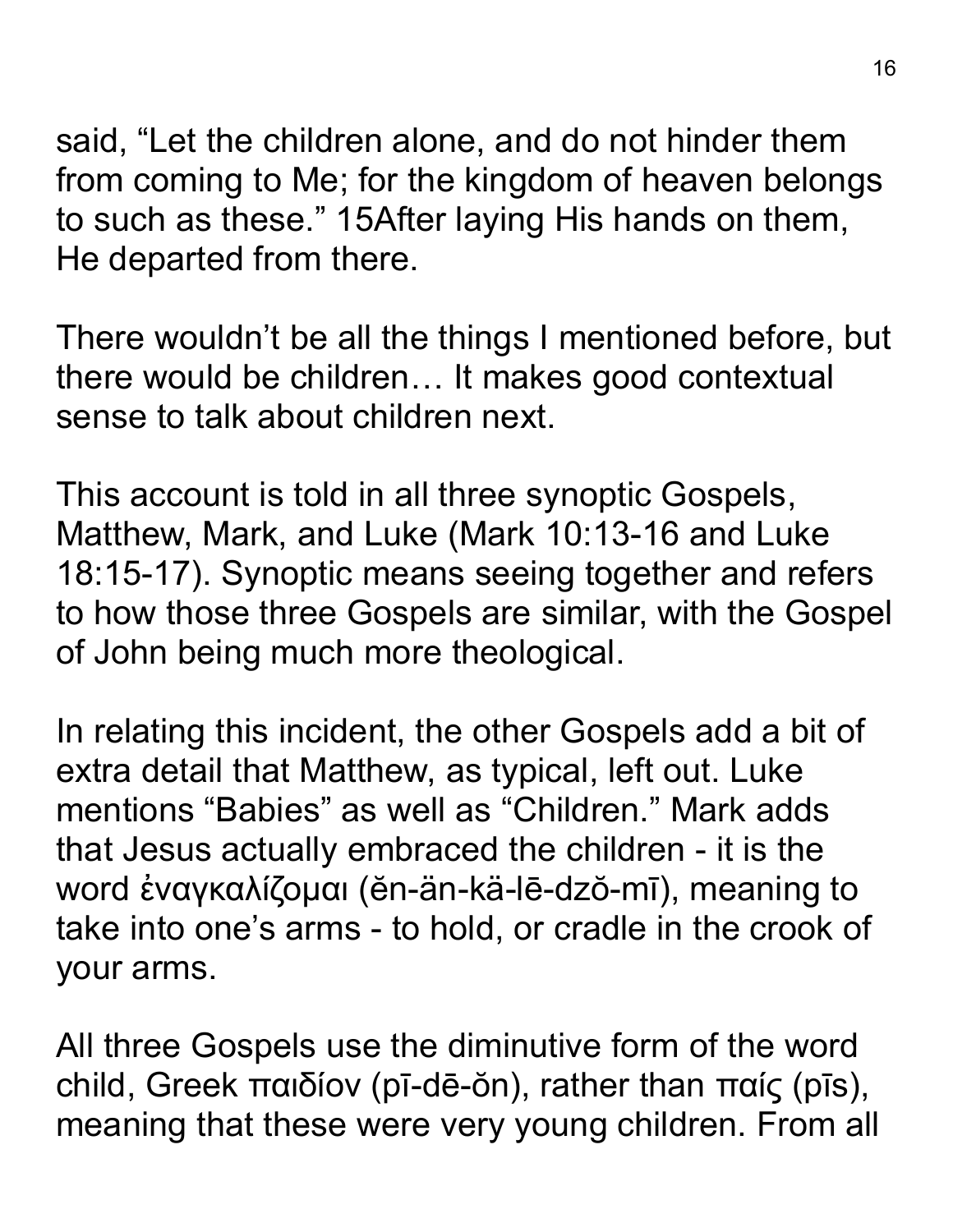of that, we can imagine that many small kids, whom we would call preschoolers, toddlers, and infants, were being brought by their parents to Jesus for His blessing and that Jesus was tenderly, comfortingly, doing just that.

Specifically, Jesus was praying to the Father, a blessing upon the kids… This is not a commissioning, nor is it for healing. Biblically, we see physical touch involved in all those cases. Here, Jesus prayed for the children while reassuringly making physical contact with them.

We often downplay the physical aspect of prayer... Part of the problem stems from I Timothy 5:22NASB, Do not lay hands upon anyone too hastily and thereby share responsibility for the sins of others; keep yourself free from sin.

That refers to commissioning someone into a role of church leadership, not to a prayer of blessing, or prayer for healing. Touch is powerful.

Jesus was welcoming the ankle-biters. His Disciples, on the other hand, immediately felt that the whole thing was way beneath Jesus' dignity. In their minds Jesus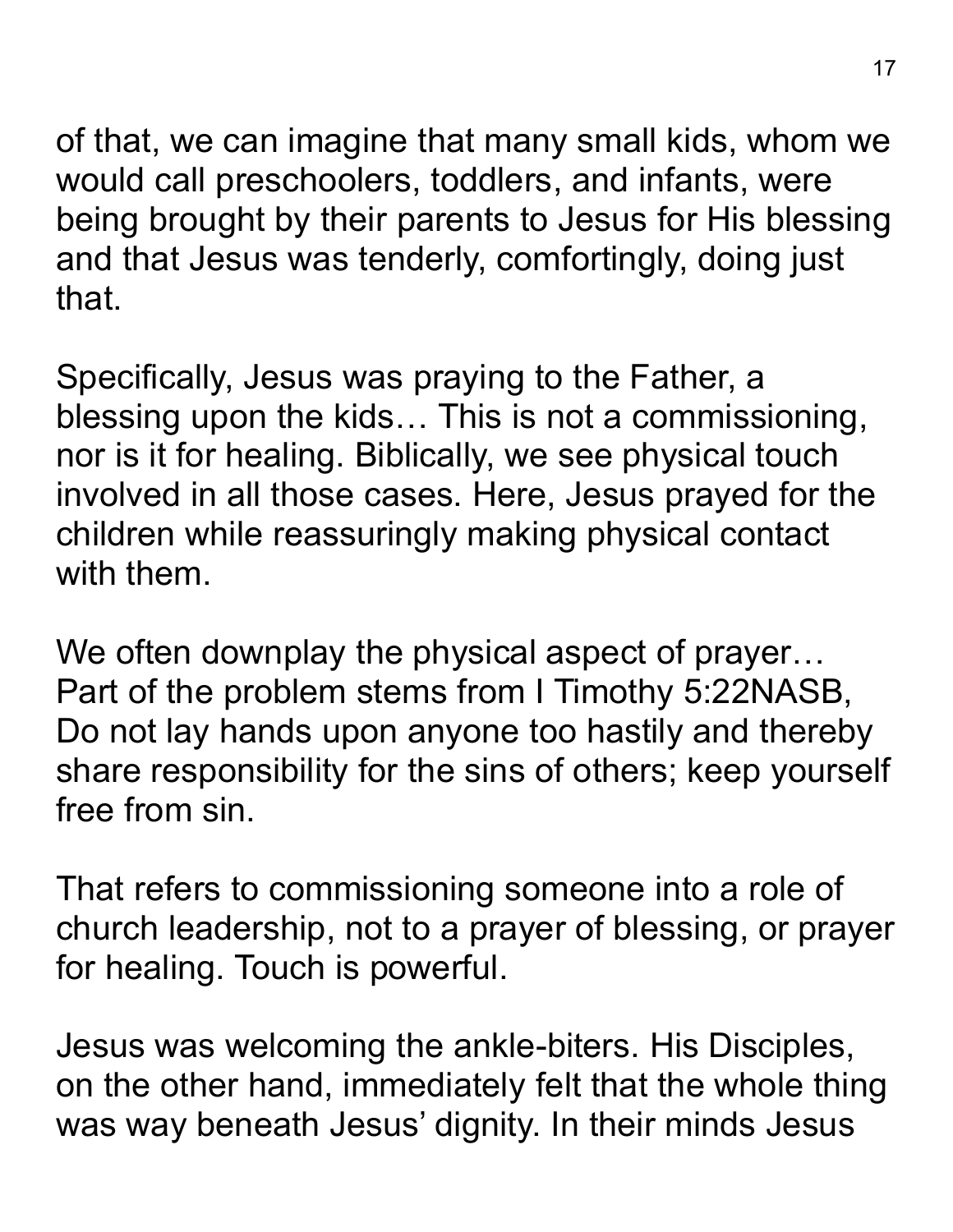was much too important to be bothered by such things. How dare anyone presume on the Lord's time with a bunch of whining, crying, snot-nosed, munchkins? Outrageous! So, they took it upon themselves to rebuke the children.

We rarely see that anymore, but there was a time, even in America, when any adult was completely comfortable rebuking any kid, for anything. We can easily imagine that the Disciples rebuke was accompanied by shooing, even dragging the kids away and giving their parents an earful as well.

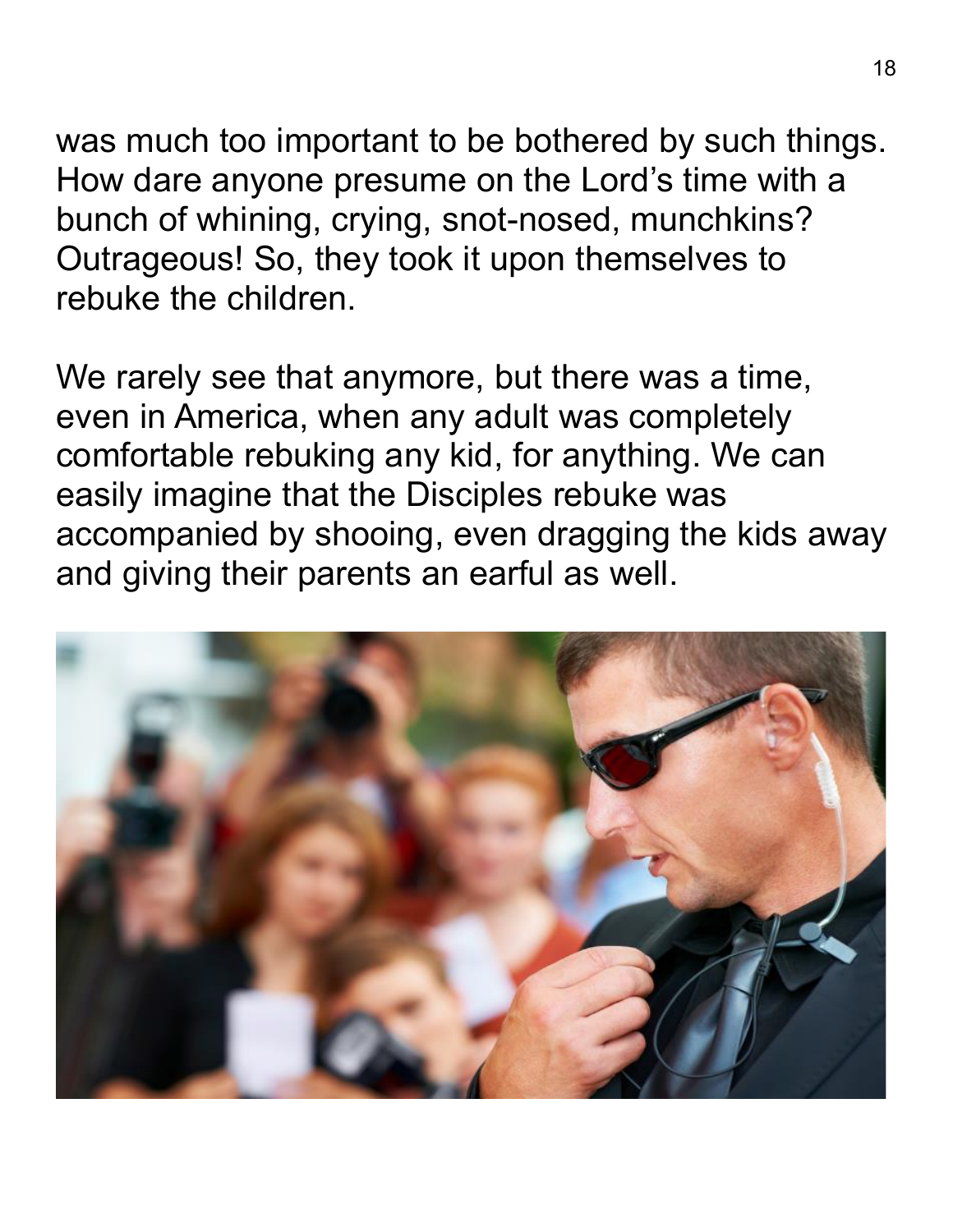Why did the Disciples react that way? The more elite, untouchable, mysterious, elevated, that Jesus is, the more they, as His disciples, as His personal entourage, His posse, are likewise elevated.

They are important by association… You will see the phenomenon with any famous, or powerful person… The people closely associated, act like they are famous, or powerful themselves… The bigger the superstar status of their boss - the bigger their own status.

I spoke at a concert some years ago. Because I was going to go on stage and was therefore associated with the main star of the evening, I had several people, who wouldn't have given me the time of day normally, want to hug me and have their picture taken with me… All because they wanted to elevate their own status.

Mark tells us that Jesus was "Indignant," with His Disciples for their attitude and actions. In verse 14, Matthew wrote, "But Jesus said." That seems fairly benign to us, it probably doesn't even resister when we read it in English. The wording is abrupt - technically, it is adversative. Sort of like, Jesus, contrary to the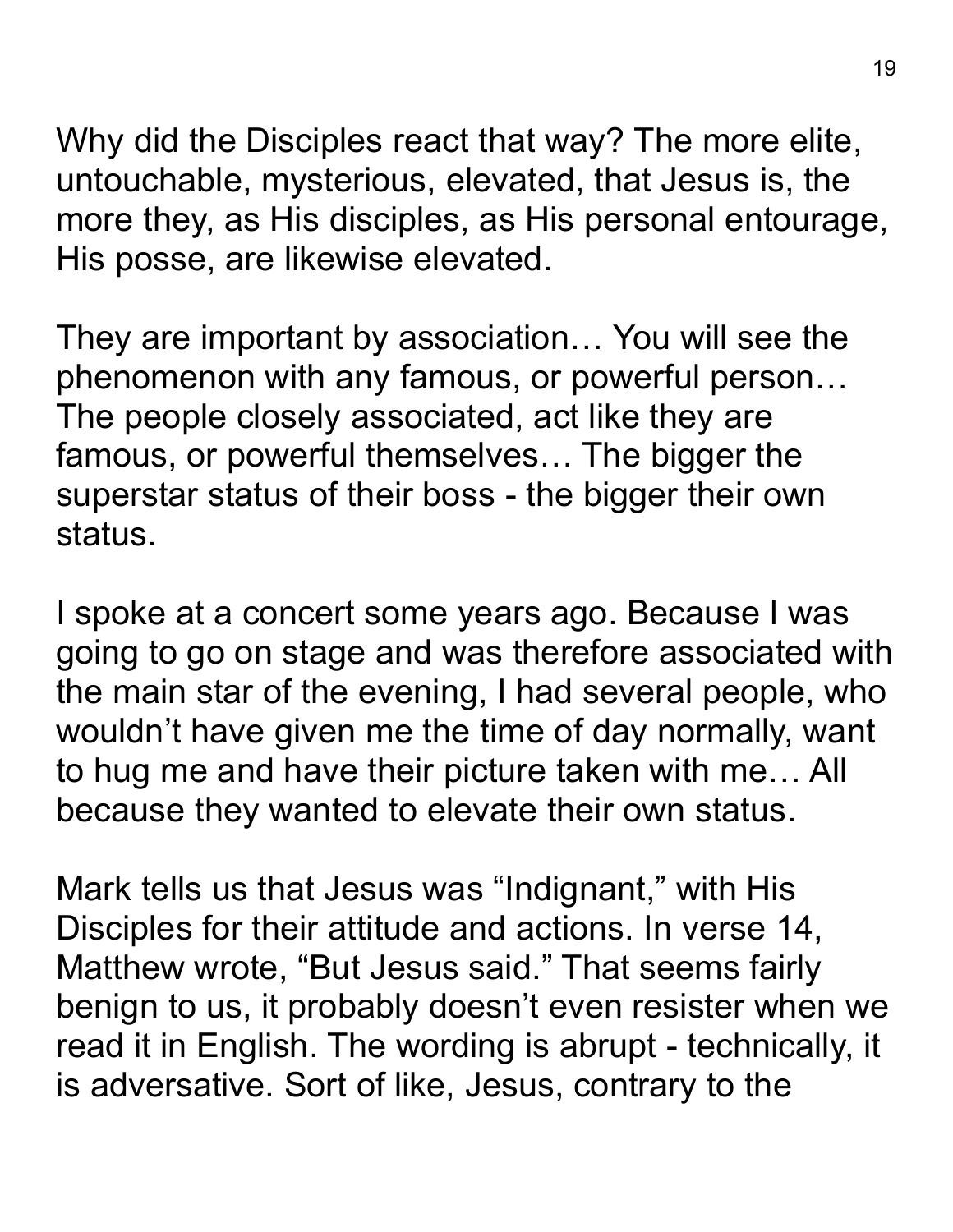Disciples, said… Essentially, "Leave the little kids alone and stop hindering them from interacting with me!"

It's two separate but linked commands: "Allow the little children to come to Me," and, "Stop forbidding them from doing so," Two commands with one rationale supporting them both… That justification? "Because, these little friends, these miniature dudes and dudettes, are providing a perfect picture of what I've been talking about all this time."

From the very beginning of His ministry, Jesus has been describing the Kingdom of Heaven person. Here was a wonderful image of that. These small little friends came without any pretense of their own worthiness to be blessed and, on the other hand, without the slightest embarrassment about receiving that which they did not earn or deserve.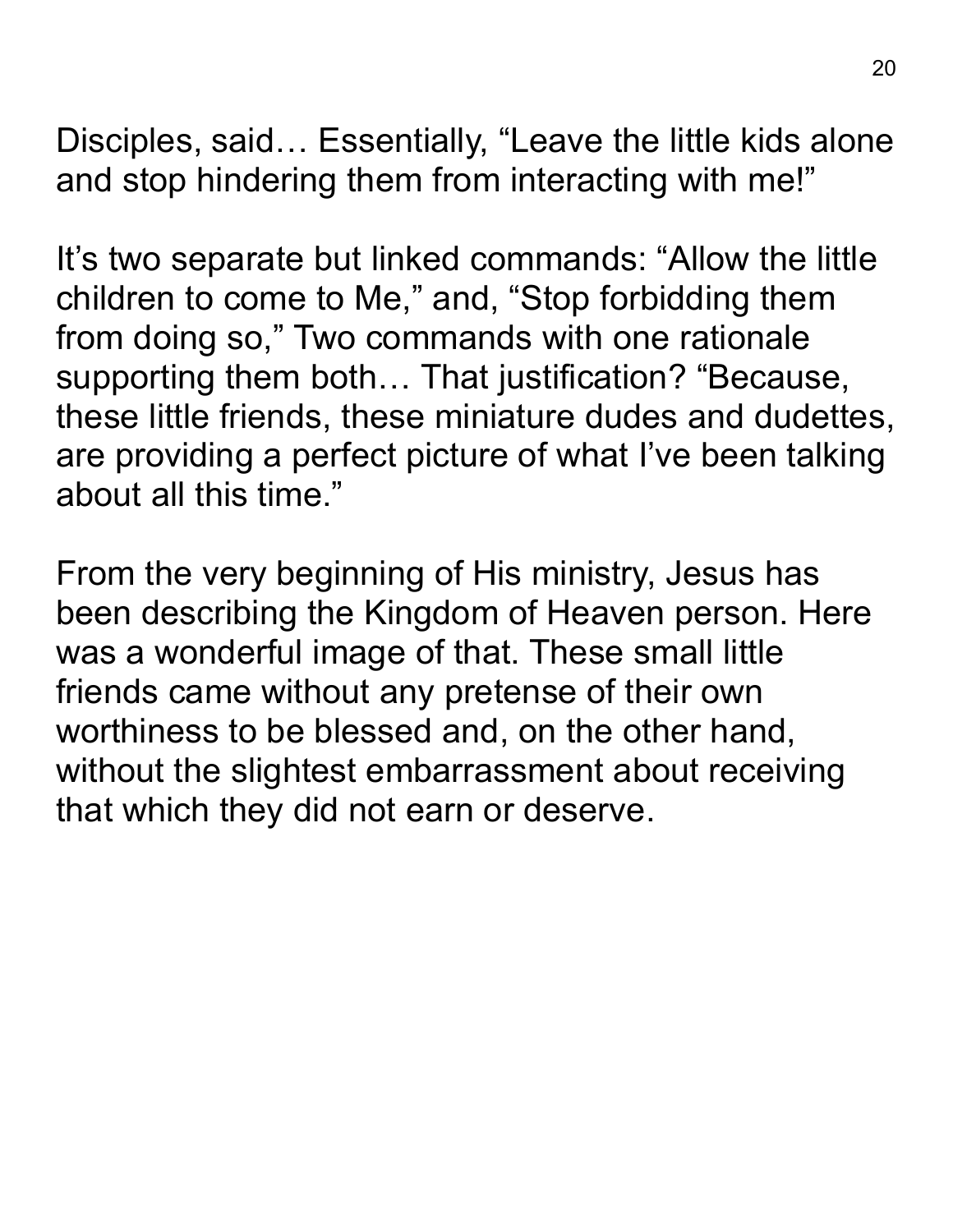

They were without self-aggrandizing presumption and without self-aggrandizing false demureness or false self-deprecation - they just innocently and most importantly in their powerlessness came.

There was no personal strength, or authority to demand or even encourage Jesus' blessing, but there was also no self-conscious resistance to Him blessing them.

Many of us seek help because we are prideful enough to think we deserve it, and at other times many of us don't want the help offered because we're too prideful to seem needy… Little kids don't have either problem.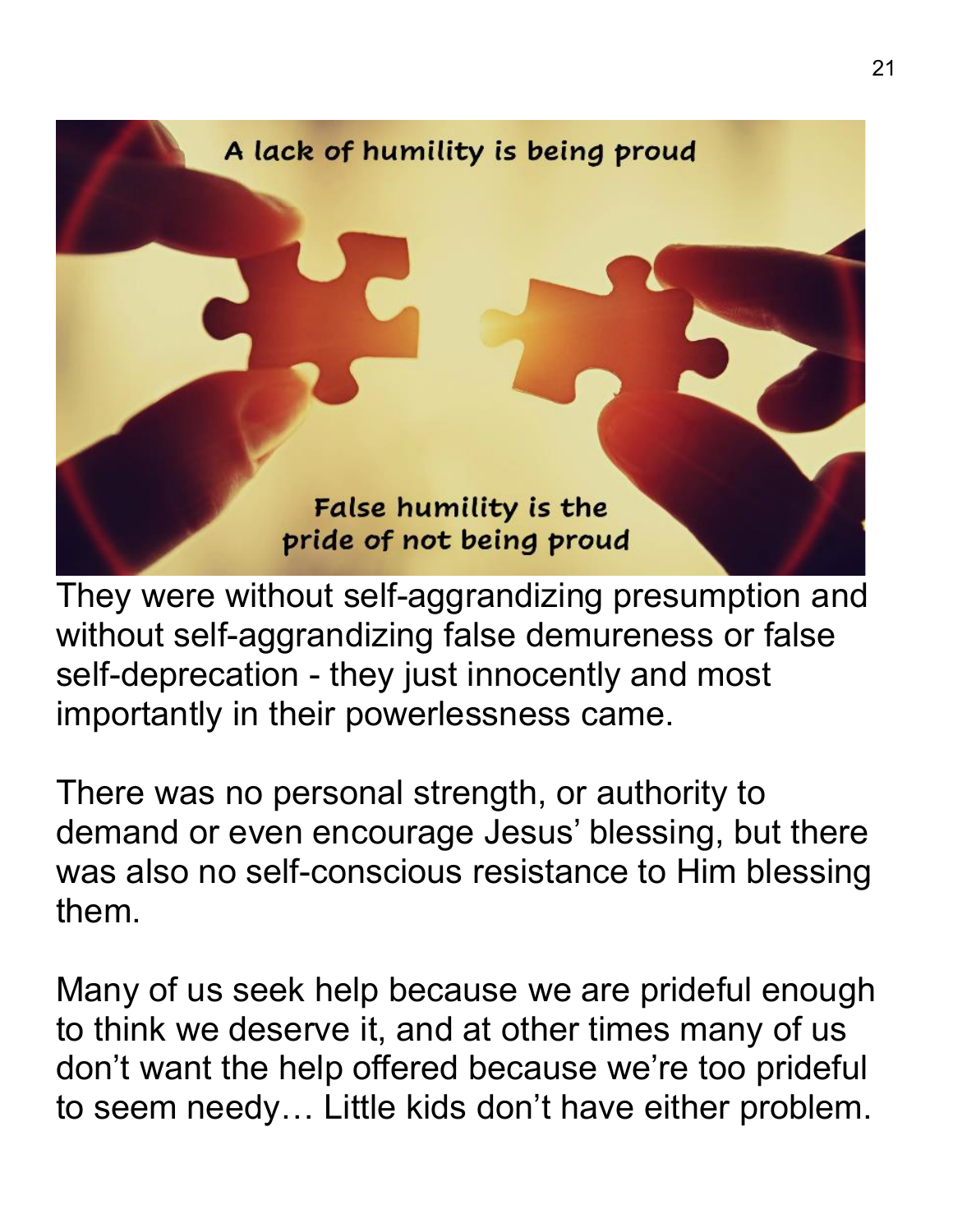This is the entire reason this particular story is told three times in the Bible. The children in that moment provided another object lesson for what is necessary to be Saved and be a Kingdom of Heaven person…

I'm going to give you what is the most important point that is usually overlooked in just a moment, but I want to set it up with another example of how we misuse God's Word.



For many centuries, this story has been used as the primary proof text for (PEE) pedobaptism. That means infant baptism. The problem with the word is it's from the word in out text… Greek παιδίον (pī-dē-ŏn)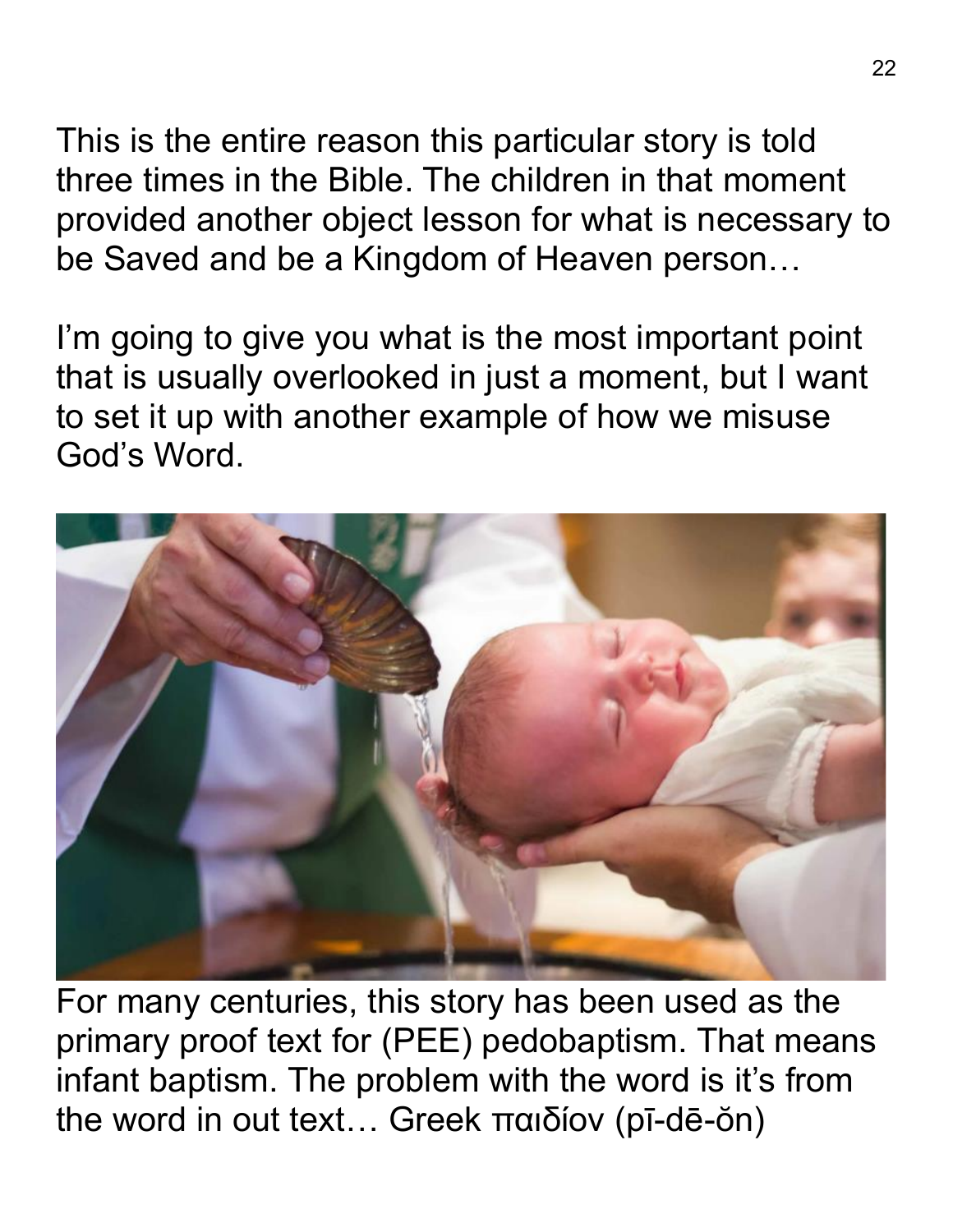meaning small child from παίς (pīs), meaning a child of any age. Do we follow the Greek and say PIE, the British in saying PAY, the Americans in saying PEE, or what people who confuse it with the Latin for foot do and say PEH?

Let's go with the all-American PEE-DOUGH-BAPTISM, as in, pediatrician. This story was so important to infant baptism, that these verses, typically from Mark's account, were used as part of the liturgy recited during the infant baptism ceremony.

The Catholic Church along with the big Reformers, Luther, Calvin, and Zwingli all used this as a basis for their arguments against, and eventual persecution of, the Anabaptists. Both the Catholic Church and the mainstream or "Magisterial" Protestants executed Christians who had abandoned pedobaptism in favor of credobaptism - which is to say, "Believer's baptism."

The primary point for the Pedobaptists was that Jesus said do not hinder the babies and small children from coming to Me. When it was pointed out that Jesus embraced them and prayed for them, but never baptized them… The Pedobaptists claimed it was an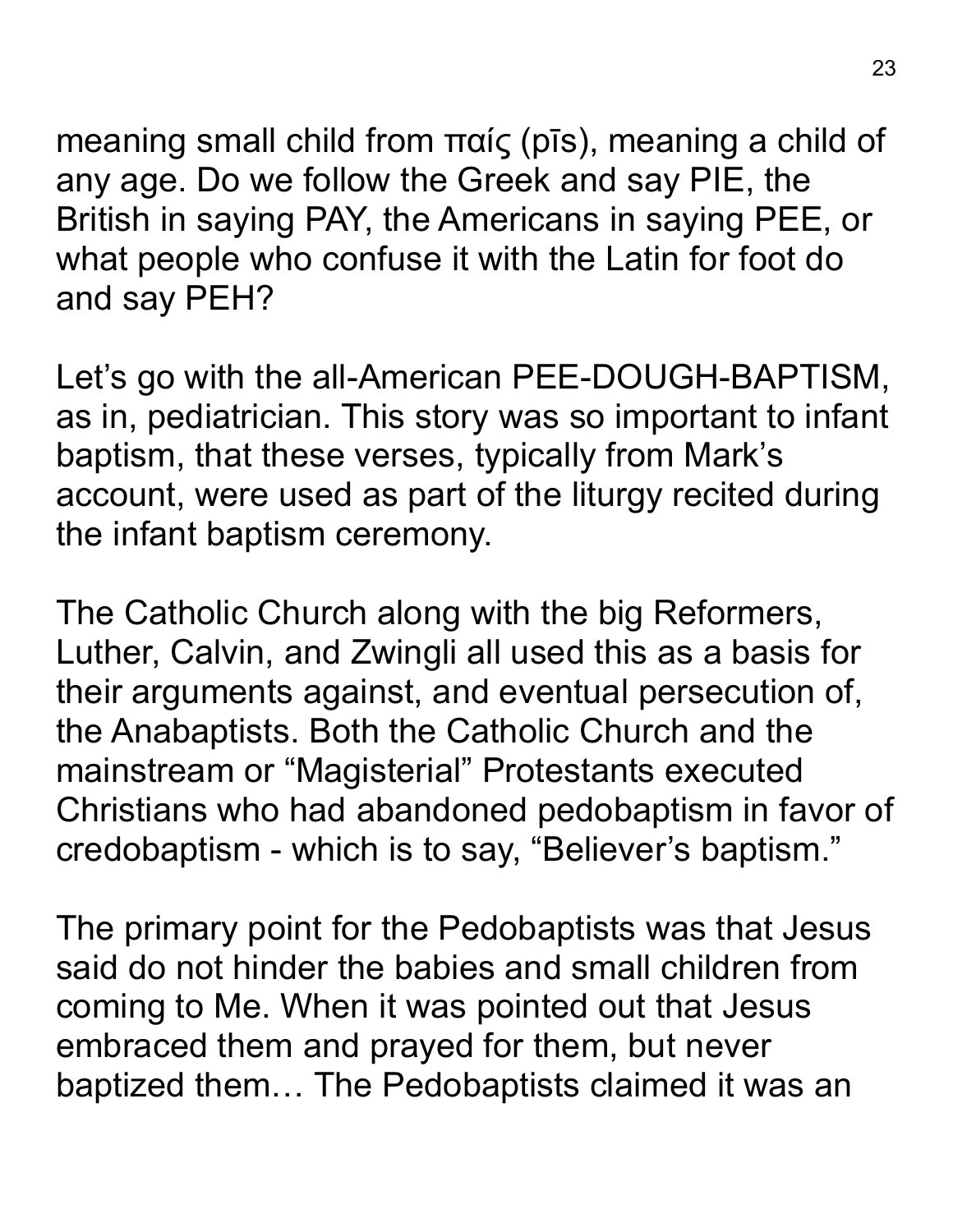argument from silence. They pointed out that it doesn't explicitly say that He didn't baptize them.

Well, that's a terrible argument, so they moved on to say that the whole point of the passages is that no one can come to Jesus with any worth of their own as illustrated… It truly is precisely the unassuming powerlessness of children that makes them Savable… And so, by their nature, they are saved - at least the ones lucky enough to be born to parents who have them baptized.

Biblically though, baptism is associated with the faith to be baptized… A choice to join or we could say an acceptance of acceptance. Pedobaptists say that faith is given by God to an individual, not manufactured by them, and so who can say that an infant does not have the requisite faith.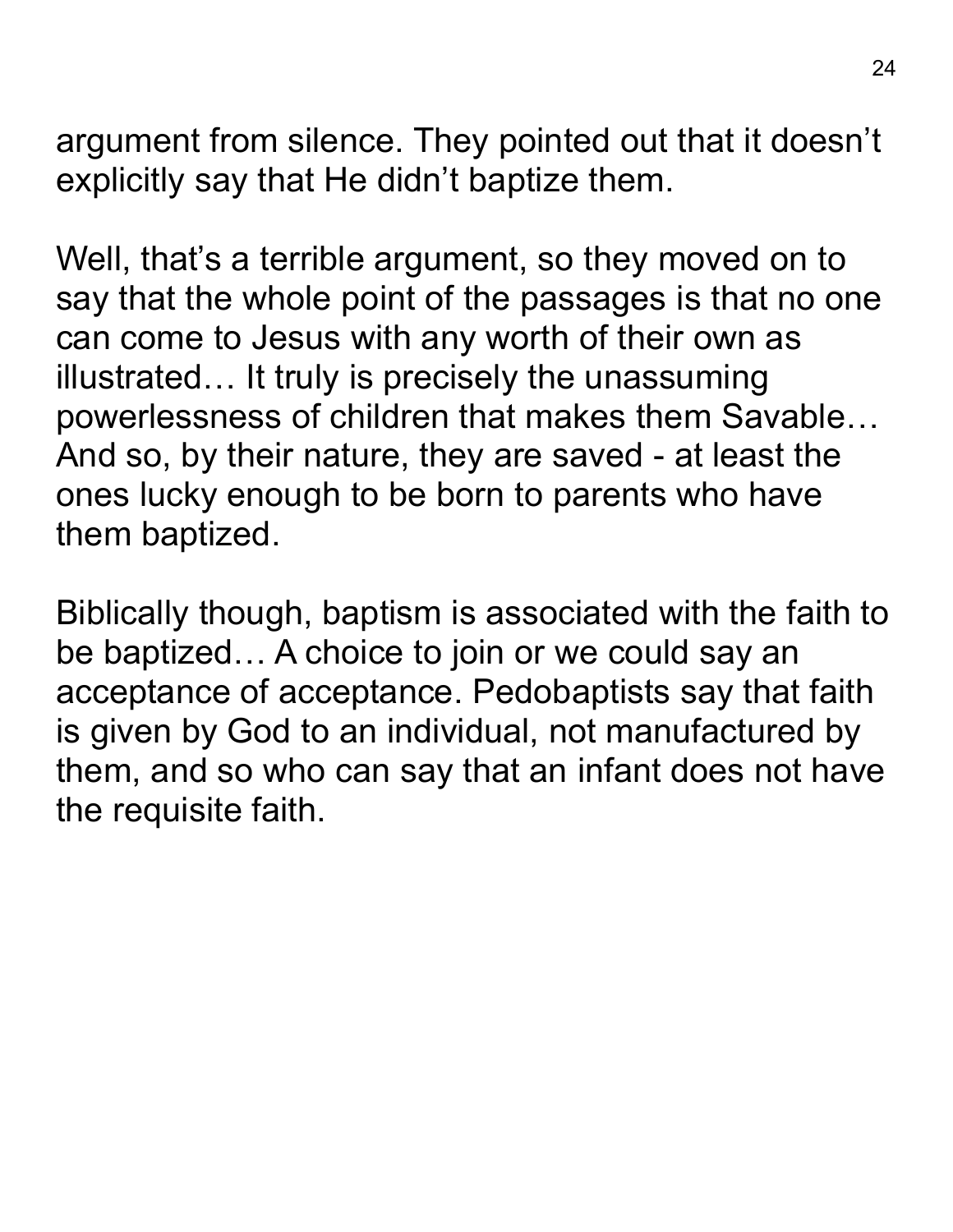

What's the most important point that is overlooked and the thing that will help settle the question at least as far as this story goes? Jesus never said the small kids were in the Kingdom, He said, the Kingdom belongs to or is obtained by "Such as these." Not actual physical children, but as we saw before to people who intentionally, deliberately, purposefully, as an act of will recognize their true childlike, inability to claim anything, and lack of compunction about accepting everything.

Both are the result of actively suppressing pride. It's all about what Jesus said last chapter, "Whoever makes themselves utterly powerless, like a small child or infant, that person will fully enter into the Kingdom of Heaven."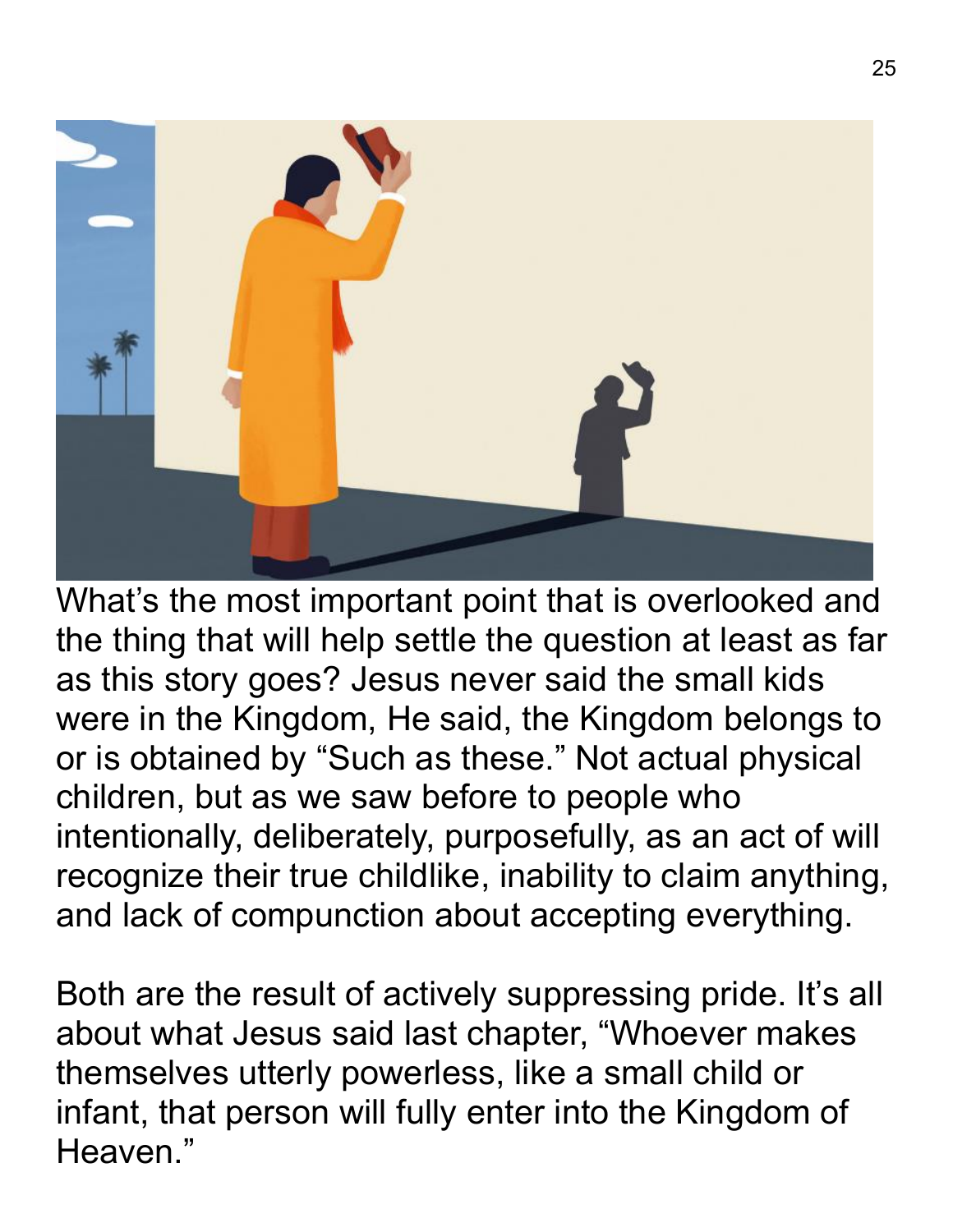Today, scholars, theologians, and well-informed Christians, have abandoned this story as an argument supporting Pedobaptism and removed it from the liturgy. As one scholar put it, "It is exegetically certain that Matthew 19:13-15 does not provide a basis for infant baptism." He went on to say that "The history of interpretation illustrates how little a biblical text can accomplish against the weight of tradition and liturgy, even in the Protestant churches," where the Bible is supposed to be the final Word.

The other difference is both Mark and Luke mention Jesus saying in conclusion, "Truly I say to you, whoever does not receive the kingdom of God like a child will not enter it at all."

Matthew leaves that comment out, because He's already mentioned Jesus saying that very thing at the beginning of the last chapter as I already mentioned… So, once again, it is to make oneself "Like a child," not to be a child. We talked extensively about what that means when we were in chapter 18, and again today. Let me just reiterate… It isn't humbleness the way we typically think of it - it's more specific than that.